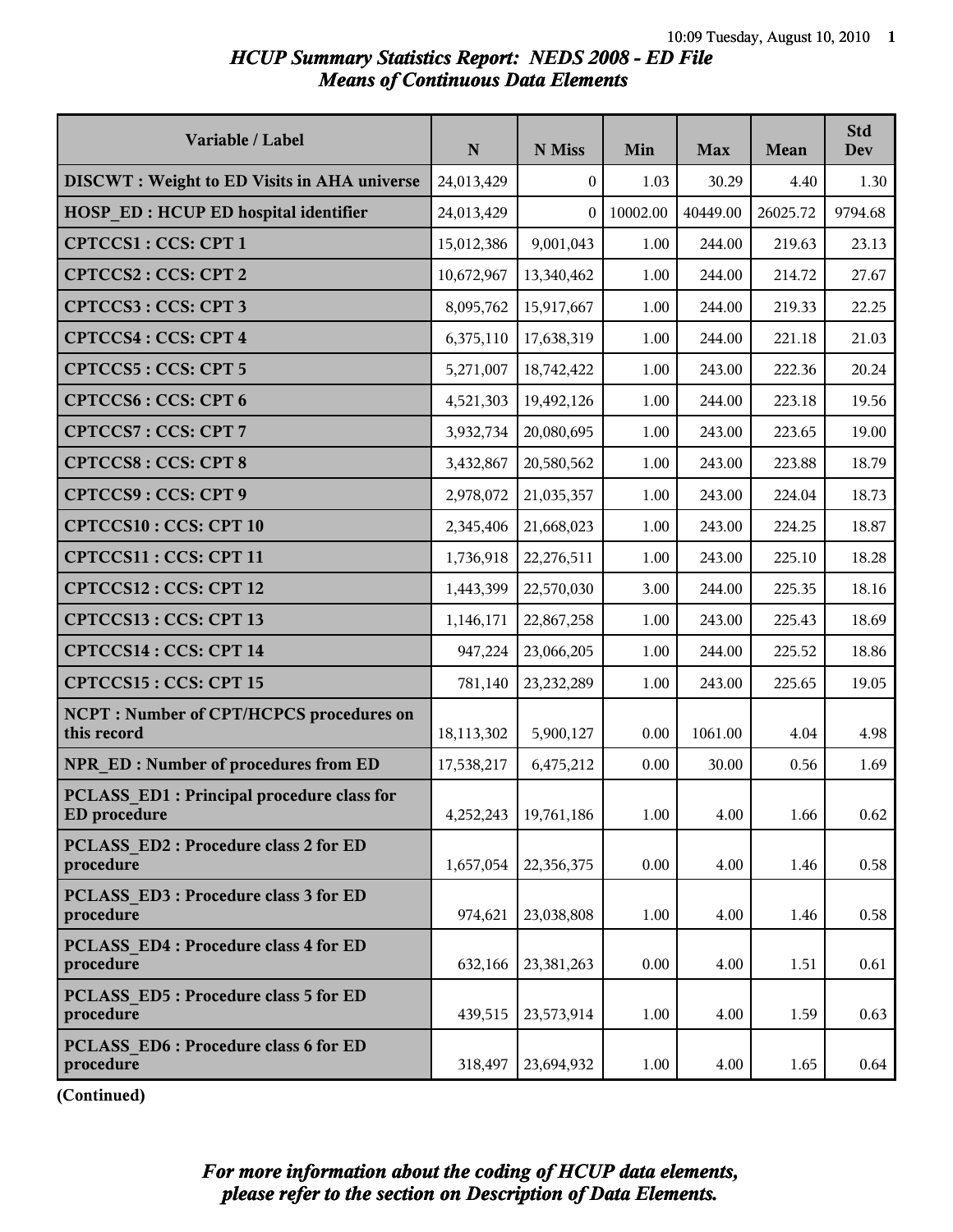### *HCUP Summary Statistics Report: NEDS 2008 - ED File Means of Continuous Data Elements*

| Variable / Label                                   | N         | N Miss     | Min  | <b>Max</b> | Mean   | <b>Std</b><br>Dev |
|----------------------------------------------------|-----------|------------|------|------------|--------|-------------------|
| PCLASS ED7 : Procedure class 7 for ED<br>procedure | 242,919   | 23,770,510 | 1.00 | 4.00       | 1.68   | 0.64              |
| PCLASS ED8 : Procedure class 8 for ED<br>procedure | 195,347   | 23,818,082 | 1.00 | 4.00       | 1.68   | 0.63              |
| PCLASS ED9 : Procedure class 9 for ED<br>procedure | 159,894   | 23,853,535 | 1.00 | 4.00       | 1.67   | 0.62              |
| PRCCS ED1 : CCS: principal procedure from<br>ED    | 4,252,243 | 19,761,186 | 1.00 | 231.00     | 194.77 | 51.35             |
| PRCCS ED2 : CCS: procedure 2 from ED               | 1,657,054 | 22,356,375 | 1.00 | 231.00     | 211.72 | 35.13             |
| PRCCS ED3 : CCS: procedure 3 from ED               | 974,621   | 23,038,808 | 1.00 | 231.00     | 213.81 | 30.81             |
| PRCCS ED4 : CCS: procedure 4 from ED               | 632,166   | 23,381,263 | 3.00 | 231.00     | 215.89 | 23.54             |
| PRCCS_ED5: CCS: procedure 5 from ED                | 439,515   | 23,573,914 | 1.00 | 231.00     | 217.14 | 22.22             |
| PRCCS ED6 : CCS: procedure 6 from ED               | 318,497   | 23,694,932 | 3.00 | 231.00     | 217.99 | 21.97             |
| PRCCS ED7: CCS: procedure 7 from ED                | 242,919   | 23,770,510 | 3.00 | 231.00     | 218.52 | 21.65             |
| PRCCS ED8 : CCS: procedure 8 from ED               | 195,347   | 23,818,082 | 3.00 | 231.00     | 218.74 | 20.78             |
| PRCCS ED9: CCS: procedure 9 from ED                | 159,894   | 23,853,535 | 3.00 | 231.00     | 218.96 | 20.65             |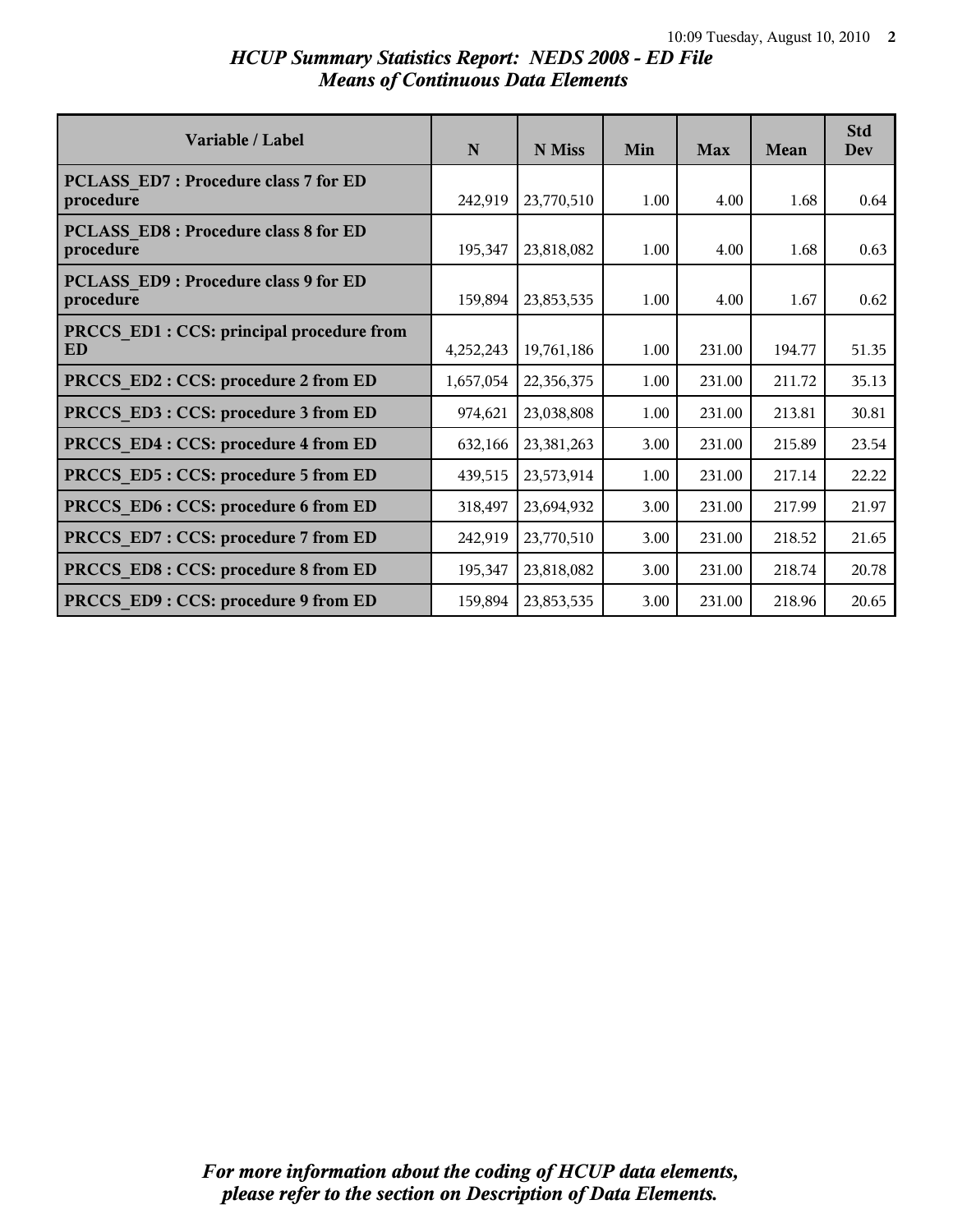| CPT1                                  | Frequency  | Percent |
|---------------------------------------|------------|---------|
| <b>Blank</b>                          | 8,947,991  | 37.26   |
| Other                                 | 90,195     | 0.38    |
| Anesthesia                            | 828        | 0.00    |
| Surgery                               | 1,188,736  | 4.95    |
| Radiology                             | 1,809,084  | 7.53    |
| Pathology and Laboratory              | 554,355    | 2.31    |
| Medicine                              | 864,136    | 3.60    |
| <b>Evaluation and Management</b>      | 10,153,236 | 42.28   |
| Transportation                        | 11,047     | 0.05    |
| <b>Medical and Surgical Supplies</b>  | 4,323      | 0.02    |
| Miscellaneous and Experimental        | 2,169      | 0.01    |
| <b>Enteral and Parenteral Therapy</b> | 11         | 0.00    |
| Dental                                | 47         | 0.00    |
| <b>Durable Medical Equipment</b>      | 976        | 0.00    |
| <b>Temporary Procedures/Services</b>  | 208,683    | 0.87    |
| Drugs (Non-oral)                      | 118,356    | 0.49    |
| <b>Chemotherapy Drugs</b>             | 251        | 0.00    |
| Orthotic                              | 4,291      | 0.02    |
| Prosthetic                            | 13         | 0.00    |
| <b>Temporary Codes</b>                | 72         | 0.00    |
| Private Payer Codes                   | 2,354      | 0.01    |
| Vision                                | $\leq 10$  | $* * *$ |
| <b>Local Codes</b>                    | 1,295      | 0.01    |
| CPT/HCPCS inconsistent with sex       | 78         | 0.00    |
| Invalid CPT/HCPCS (invl)              | 50,899     | 0.21    |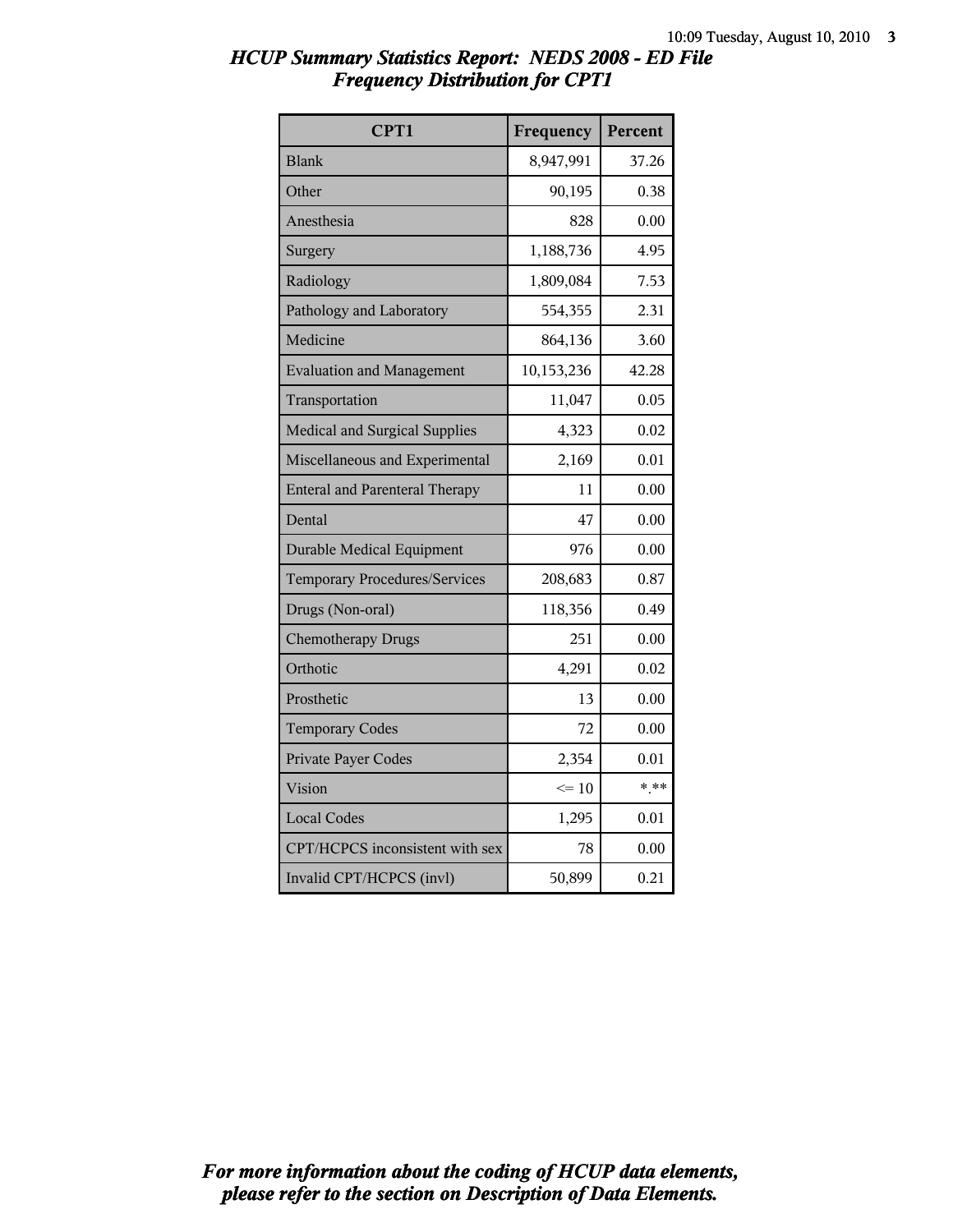| <b>CPTCCS1</b>                                                                | Frequency | Percent |
|-------------------------------------------------------------------------------|-----------|---------|
| $\therefore$ Missing                                                          | 8,950,066 | 37.27   |
| A: Invalid procedure                                                          | 50,899    | 0.21    |
| C: Inconsistent                                                               | 78        | 0.00    |
| 1: Incision and excision of CNS                                               | 24        | 0.00    |
| 2: Insertion, replacement, or removal of extracranial ventricular shunt       | 35        | 0.00    |
| 3: Laminectomy, excision intervertebral disc                                  | 141       | 0.00    |
| 4: Diagnostic spinal tap                                                      | 9,666     | 0.04    |
| 5: Insertion of catheter or spinal stimulator and injection into spinal canal | 674       | 0.00    |
| 6: Decompression peripheral nerve                                             | 170       | 0.00    |
| 7: Other diagnostic nervous system procedures                                 | 24        | 0.00    |
| 8: Other non-OR or closed therapeutic nervous system procedures               | 6,440     | 0.03    |
| 9: Other OR therapeutic nervous system procedures                             | 264       | 0.00    |
| 10: Thyroidectomy, partial or complete                                        | 16        | 0.00    |
| 11: Diagnostic endocrine procedures                                           | $\leq 10$ | $***$   |
| 12: Other therapeutic endocrine procedures                                    | $\leq 10$ | $***$   |
| 13: Corneal transplant                                                        | 18        | 0.00    |
| 14: Glaucoma procedures                                                       | 27        | 0.00    |
| 15: Lens and cataract procedures                                              | 470       | 0.00    |
| 16: Repair of retinal tear, detachment                                        | 98        | 0.00    |
| 17: Destruction of lesion of retina and choroid                               | $\leq 10$ | $***$   |
| 18: Diagnostic procedures on eye                                              | $\leq 10$ | $***$   |
| 19: Other therapeutic procedures on eyelids, conjunctiva, cornea              | 2,371     | 0.01    |
| 20: Other intraocular therapeutic procedures                                  | 240       | 0.00    |
| 21: Other extraocular muscle and orbit therapeutic procedures                 | 31        | 0.00    |
| 22: Tympanoplasty                                                             | $\leq 10$ | $***$   |
| 23: Myringotomy                                                               | 152       | 0.00    |
| 24: Mastoidectomy                                                             | $\leq 10$ | $***$   |
| 25: Diagnostic procedures on ear                                              | $\leq 10$ | $***$   |
| 26: Other therapeutic ear procedures                                          | 4,837     | 0.02    |
| 27: Control of epistaxis                                                      | 11,054    | 0.05    |
| 28: Plastic procedures on nose                                                | 60        | 0.00    |
| 29: Oral and Dental Services                                                  | 1,570     | 0.01    |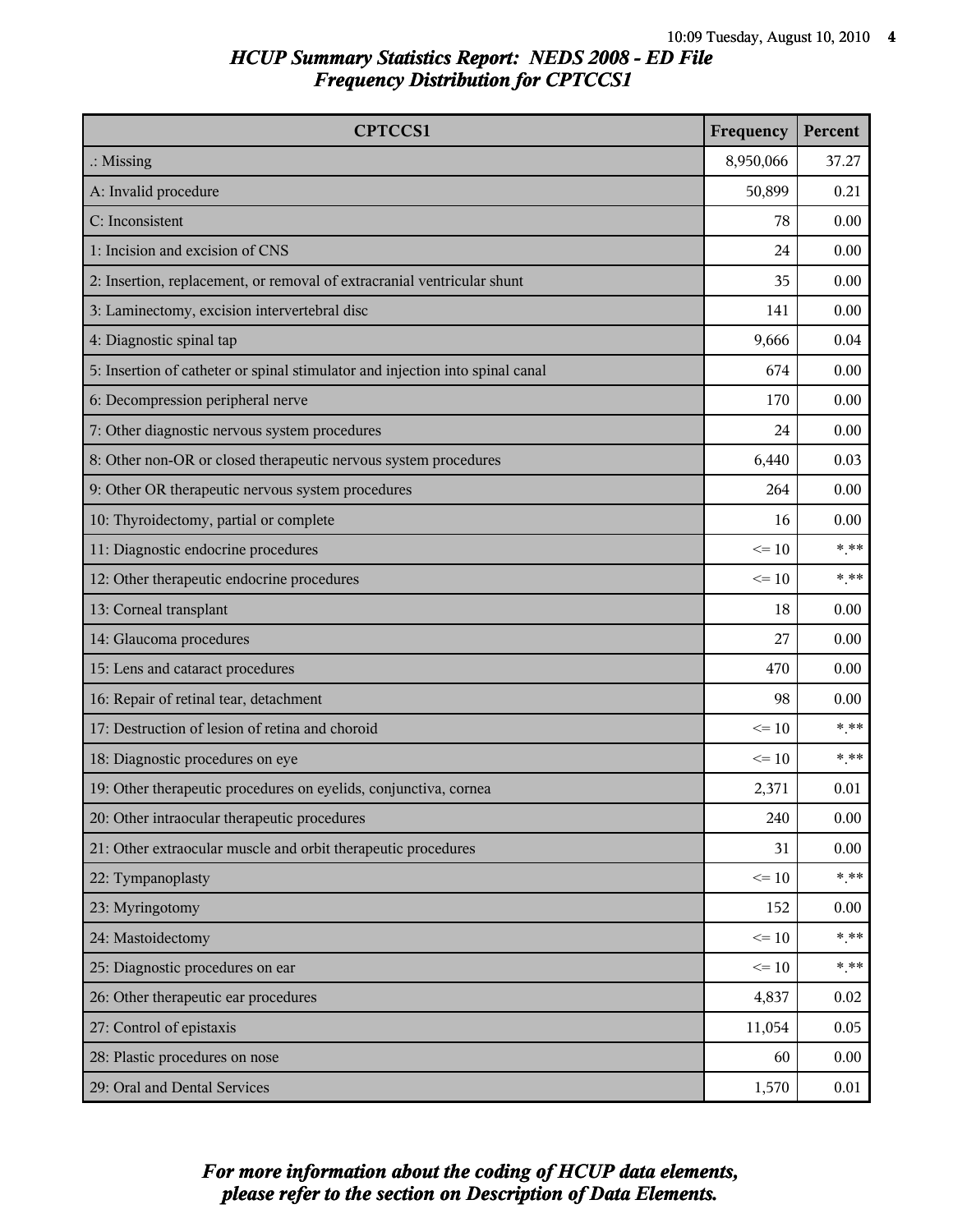| <b>CPTCCS1</b>                                                                                       | Frequency | Percent |
|------------------------------------------------------------------------------------------------------|-----------|---------|
| 30: Tonsillectomy and/or adenoidectomy                                                               | 229       | 0.00    |
| 31: Diagnostic procedures on nose, mouth and pharynx                                                 | 148       | 0.00    |
| 32: Other non-OR therapeutic procedures on nose, mouth and pharynx                                   | 1,026     | 0.00    |
| 33: Other OR therapeutic procedures on nose, mouth and pharynx                                       | 2,636     | 0.01    |
| 34: Tracheostomy, temporary and permanent                                                            | 35        | 0.00    |
| 35: Tracheoscopy and laryngoscopy with biopsy                                                        | 577       | 0.00    |
| 36: Lobectomy or pneumonectomy                                                                       | $\leq 10$ | $***$   |
| 37: Diagnostic bronchoscopy and biopsy of bronchus                                                   | 154       | 0.00    |
| 38: Other diagnostic procedures on lung and bronchus                                                 | 655       | 0.00    |
| 39: Incision of pleura, thoracentesis, chest drainage                                                | 1,055     | 0.00    |
| 40: Other diagnostic procedures of respiratory tract and mediastinum                                 | $\leq 10$ | $***$   |
| 41: Other non-OR therapeutic procedures on respiratory system                                        | 529       | 0.00    |
| 42: Other OR therapeutic procedures on respiratory system                                            | 339       | 0.00    |
| 43: Heart valve procedures                                                                           | $\leq 10$ | $***$   |
| 45: Percutaneous transluminal coronary angioplasty (PTCA)                                            | 254       | 0.00    |
| 46: Coronary thrombolysis                                                                            | 51        | 0.00    |
| 47: Diagnostic cardiac catheterization, coronary arteriography                                       | 6,108     | 0.03    |
| 48: Insertion, revision, replacement, removal of cardiac pacemaker or cardioverter/defibrillator     | 148       | 0.00    |
| 49: Other OR heart procedures                                                                        | 65        | 0.00    |
| 50: Extracorporeal circulation auxiliary to open heart procedures                                    | $\leq 10$ | $***$   |
| 51: Endarterectomy, vessel of head and neck                                                          | $\leq 10$ | $***$   |
| 52: Aortic resection, replacement or anastomosis                                                     | $\leq 10$ | $***$   |
| 53: Varicose vein stripping, lower limb                                                              | 21        | 0.00    |
| 54: Other vascular catheterization, not heart                                                        | 18,224    | 0.08    |
| 56: Other vascular bypass and shunt, not heart                                                       | $\leq 10$ | $***$   |
| 57: Creation, revision and removal of arteriovenous fistula or vessel-to-vessel cannula for dialysis | 107       | 0.00    |
| 58: Hemodialysis                                                                                     | 761       | 0.00    |
| 59: Other OR procedures on vessels of head and neck                                                  | 40        | 0.00    |
| 60: Embolectomy and endarterectomy of lower limbs                                                    | 16        | 0.00    |
| 61: Other OR procedures on vessels other than head and neck                                          | 3,420     | 0.01    |
| 62: Other diagnostic cardiovascular procedures                                                       | 313       | 0.00    |
| 63: Other non-OR therapeutic cardiovascular procedures                                               | 6,538     | 0.03    |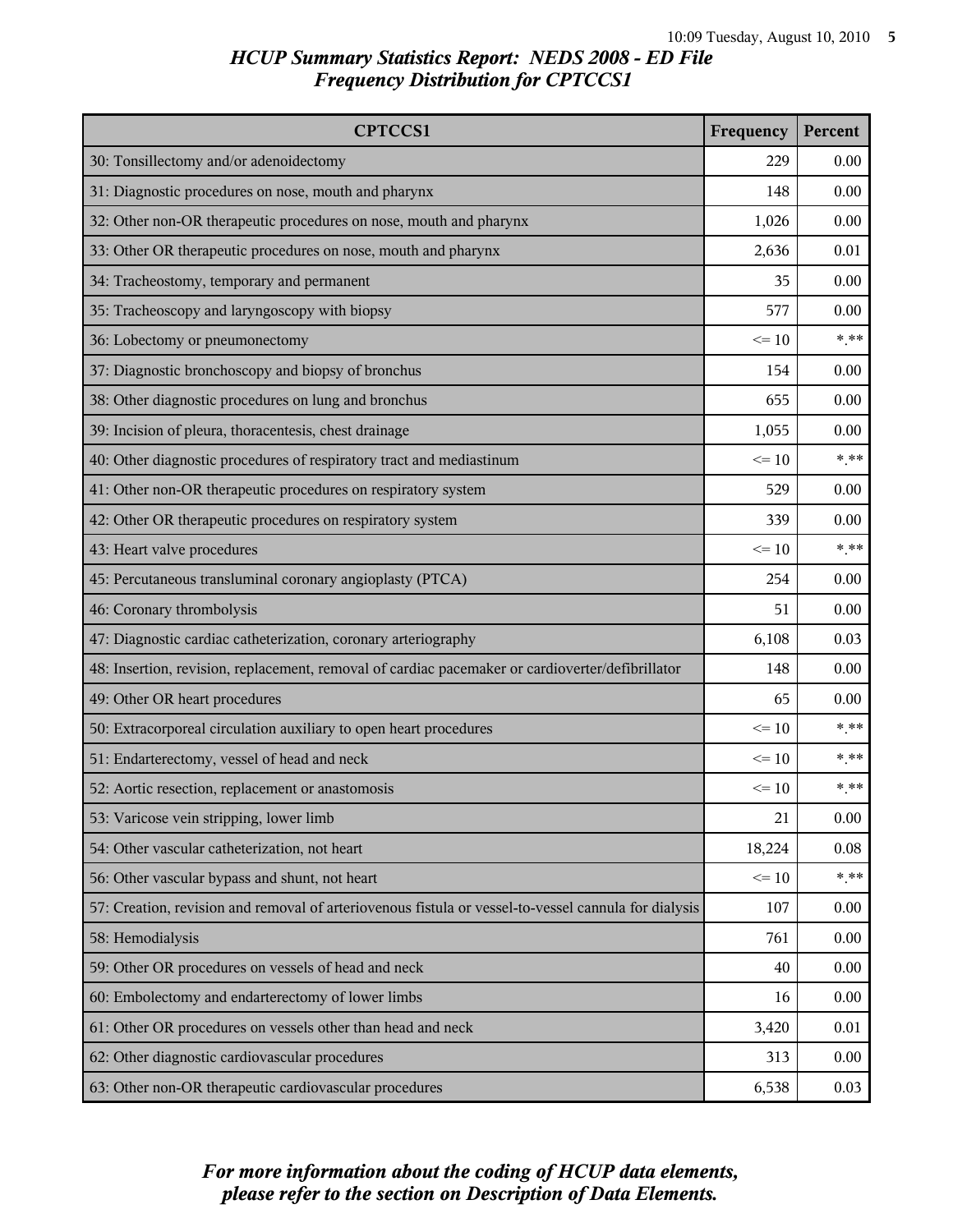| <b>CPTCCS1</b>                                               | Frequency | Percent |
|--------------------------------------------------------------|-----------|---------|
| 64: Bone marrow transplant                                   | $\leq 10$ | $***$   |
| 65: Bone marrow biopsy                                       | 33        | 0.00    |
| 66: Procedures on spleen                                     | $\leq 10$ | $* * *$ |
| 67: Other therapeutic procedures, hemic and lymphatic system | 137       | 0.00    |
| 68: Injection or ligation of esophageal varices              | 15        | 0.00    |
| 69: Esophageal dilatation                                    | 361       | 0.00    |
| 70: Upper gastrointestinal endoscopy, biopsy                 | 7,106     | 0.03    |
| 71: Gastrostomy, temporary and permanent                     | 3,916     | 0.02    |
| 72: Colostomy, temporary and permanent                       | $\leq 10$ | $***$   |
| 73: Ileostomy and other enterostomy                          | 116       | 0.00    |
| 75: Small bowel resection                                    | $\leq 10$ | $***$   |
| 76: Colonoscopy and biopsy                                   | 2,826     | 0.01    |
| 77: Proctoscopy and anorectal biopsy                         | 1,189     | 0.00    |
| 78: Colorectal resection                                     | $\leq 10$ | $* * *$ |
| 80: Appendectomy                                             | 6,223     | 0.03    |
| 81: Hemorrhoid procedures                                    | 1,142     | 0.00    |
| 82: Endoscopic retrograde cannulation of pancreas (ERCP)     | 149       | 0.00    |
| 83: Biopsy of liver                                          | 31        | 0.00    |
| 84: Cholecystectomy and common duct exploration              | 2,277     | 0.01    |
| 85: Inguinal and femoral hernia repair                       | 562       | 0.00    |
| 86: Other hernia repair                                      | 430       | 0.00    |
| 87: Laparoscopy                                              | 301       | 0.00    |
| 88: Abdominal paracentesis                                   | 1,605     | 0.01    |
| 89: Exploratory laparotomy                                   | 22        | 0.00    |
| 90: Excision, lysis peritoneal adhesions                     | $\leq 10$ | $***$   |
| 91: Peritoneal dialysis                                      | 62        | 0.00    |
| 93: Other non-OR upper GI therapeutic procedures             | 316       | 0.00    |
| 94: Other OR upper GI therapeutic procedures                 | 155       | 0.00    |
| 95: Other non-OR lower GI therapeutic procedures             | 22        | 0.00    |
| 96: Other OR lower GI therapeutic procedures                 | 1,935     | 0.01    |
| 97: Other gastrointestinal diagnostic procedures             | 90        | 0.00    |
| 98: Other non-OR gastrointestinal therapeutic procedures     | 40        | 0.00    |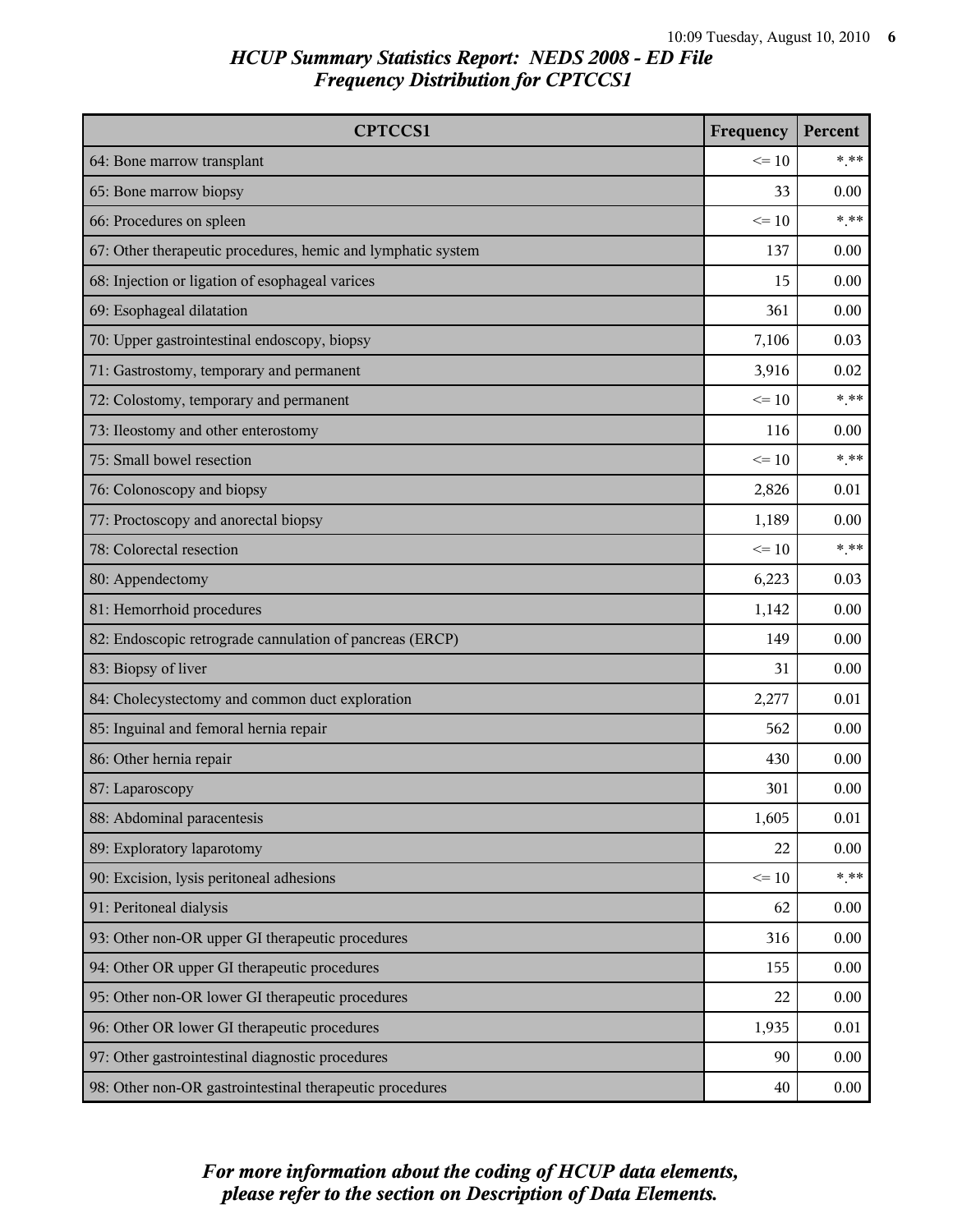| <b>CPTCCS1</b>                                                             | Frequency | Percent  |
|----------------------------------------------------------------------------|-----------|----------|
| 99: Other OR gastrointestinal therapeutic procedures                       | 531       | 0.00     |
| 100: Endoscopy and endoscopic biopsy of the urinary tract                  | 293       | 0.00     |
| 101: Transurethral excision, drainage, or removal urinary obstruction      | 867       | 0.00     |
| 102: Ureteral catheterization                                              | 1,014     | 0.00     |
| 103: Nephrotomy and nephrostomy                                            | 20        | 0.00     |
| 104: Nephrectomy, partial or complete                                      | $\leq 10$ | $***$    |
| 106: Genitourinary incontinence procedures                                 | 47        | 0.00     |
| 107: Extracorporeal lithotripsy, urinary                                   | 663       | 0.00     |
| 108: Indwelling catheter                                                   | 36,786    | 0.15     |
| 109: Procedures on the urethra                                             | 157       | 0.00     |
| 110: Other diagnostic procedures of urinary tract                          | 560       | 0.00     |
| 111: Other non-OR therapeutic procedures of urinary tract                  | 1,028     | 0.00     |
| 112: Other OR therapeutic procedures of urinary tract                      | 273       | 0.00     |
| 113: Transurethral resection of prostate (TURP)                            | 18        | 0.00     |
| 114: Open prostatectomy                                                    | $\leq 10$ | $* * *$  |
| 115: Circumcision                                                          | 49        | 0.00     |
| 116: Diagnostic procedures, male genital                                   | 34        | 0.00     |
| 117: Other non-OR therapeutic procedures, male genital                     | 316       | 0.00     |
| 118: Other OR therapeutic procedures, male genital                         | 748       | 0.00     |
| 119: Oophorectomy, unilateral and bilateral                                | 259       | 0.00     |
| 120: Other operations on ovary                                             | 14        | 0.00     |
| 121: Ligation of fallopian tubes                                           | 37        | 0.00     |
| 122: Removal of ectopic pregnancy                                          | 792       | 0.00     |
| 123: Other operations on fallopian tubes                                   | 35        | 0.00     |
| 124: Hysterectomy, abdominal and vaginal                                   | 114       | 0.00     |
| 125: Other excision of cervix and uterus                                   | 105       | 0.00     |
| 126: Abortion (termination of pregnancy)                                   | 29        | 0.00     |
| 127: Dilatation and curettage (D&C), aspiration after delivery or abortion | 3,214     | 0.01     |
| 128: Diagnostic dilatation and curettage (D&C)                             | 237       | $0.00\,$ |
| 129: Repair of cystocele and rectocele, obliteration of vaginal vault      | 17        | 0.00     |
| 130: Other diagnostic procedures, female organs                            | 386       | $0.00\,$ |
| 131: Other non-OR therapeutic procedures, female organs                    | 249       | 0.00     |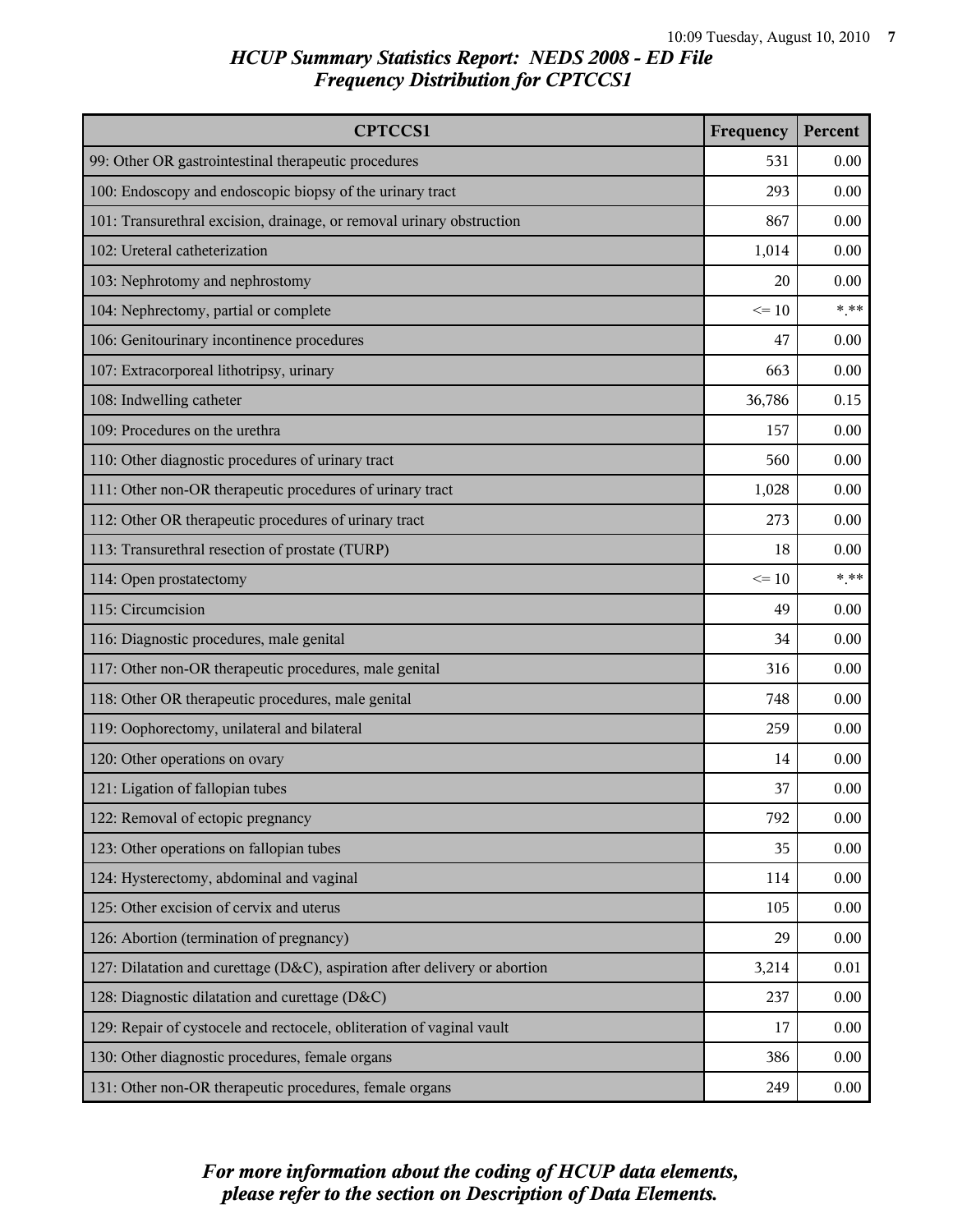| <b>CPTCCS1</b>                                                                       | Frequency | Percent |
|--------------------------------------------------------------------------------------|-----------|---------|
| 132: Other OR therapeutic procedures, female organs                                  | 3,209     | 0.01    |
| 134: Cesarean section                                                                | $\leq$ 10 | $***$   |
| 135: Forceps, vacuum, and breech delivery                                            | 62        | 0.00    |
| 137: Other procedures to assist delivery                                             | 377       | 0.00    |
| 138: Diagnostic amniocentesis                                                        | 78        | 0.00    |
| 139: Fetal monitoring                                                                | 10,559    | 0.04    |
| 140: Repair of current obstetric laceration                                          | $\leq 10$ | $***$   |
| 141: Other therapeutic obstetrical procedures                                        | 1,834     | 0.01    |
| 142: Partial excision bone                                                           | 57        | 0.00    |
| 143: Bunionectomy or repair of toe deformities                                       | 70        | 0.00    |
| 144: Treatment, facial fracture or dislocation                                       | 1,027     | 0.00    |
| 145: Treatment, fracture or dislocation of radius and ulna                           | 15,517    | 0.06    |
| 146: Treatment, fracture or dislocation of hip and femur                             | 1,861     | 0.01    |
| 147: Treatment, fracture or dislocation of lower extremity (other than hip or femur) | 5,083     | 0.02    |
| 148: Other fracture and dislocation procedure                                        | 16,675    | 0.07    |
| 149: Arthroscopy                                                                     | 21        | 0.00    |
| 150: Division of joint capsule, ligament or cartilage                                | $\leq 10$ | $***$   |
| 151: Excision of semilunar cartilage of knee                                         | 143       | 0.00    |
| 152: Arthroplasty knee                                                               | 24        | 0.00    |
| 154: Arthroplasty other than hip or knee                                             | 57        | 0.00    |
| 155: Arthrocentesis                                                                  | 4,086     | 0.02    |
| 156: Injections and aspirations of muscles, tendons, bursa, joints and soft tissue   | 693       | 0.00    |
| 157: Amputation of lower extremity                                                   | 39        | 0.00    |
| 158: Spinal fusion                                                                   | 11        | 0.00    |
| 159: Other diagnostic procedures on musculoskeletal system                           | 62        | 0.00    |
| 160: Other therapeutic procedures on muscles and tendons                             | 2,256     | 0.01    |
| 161: Other OR therapeutic procedures on bone                                         | 145       | 0.00    |
| 162: Other OR therapeutic procedures on joints                                       | 319       | 0.00    |
| 163: Other non-OR therapeutic procedures on musculoskeletal system                   | 146       | 0.00    |
| 164: Other OR therapeutic procedures on musculoskeletal system                       | 1,811     | 0.01    |
| 165: Breast biopsy and other diagnostic procedures on breast                         | 104       | 0.00    |
| 166: Lumpectomy, quadrantectomy of breast                                            | 87        | 0.00    |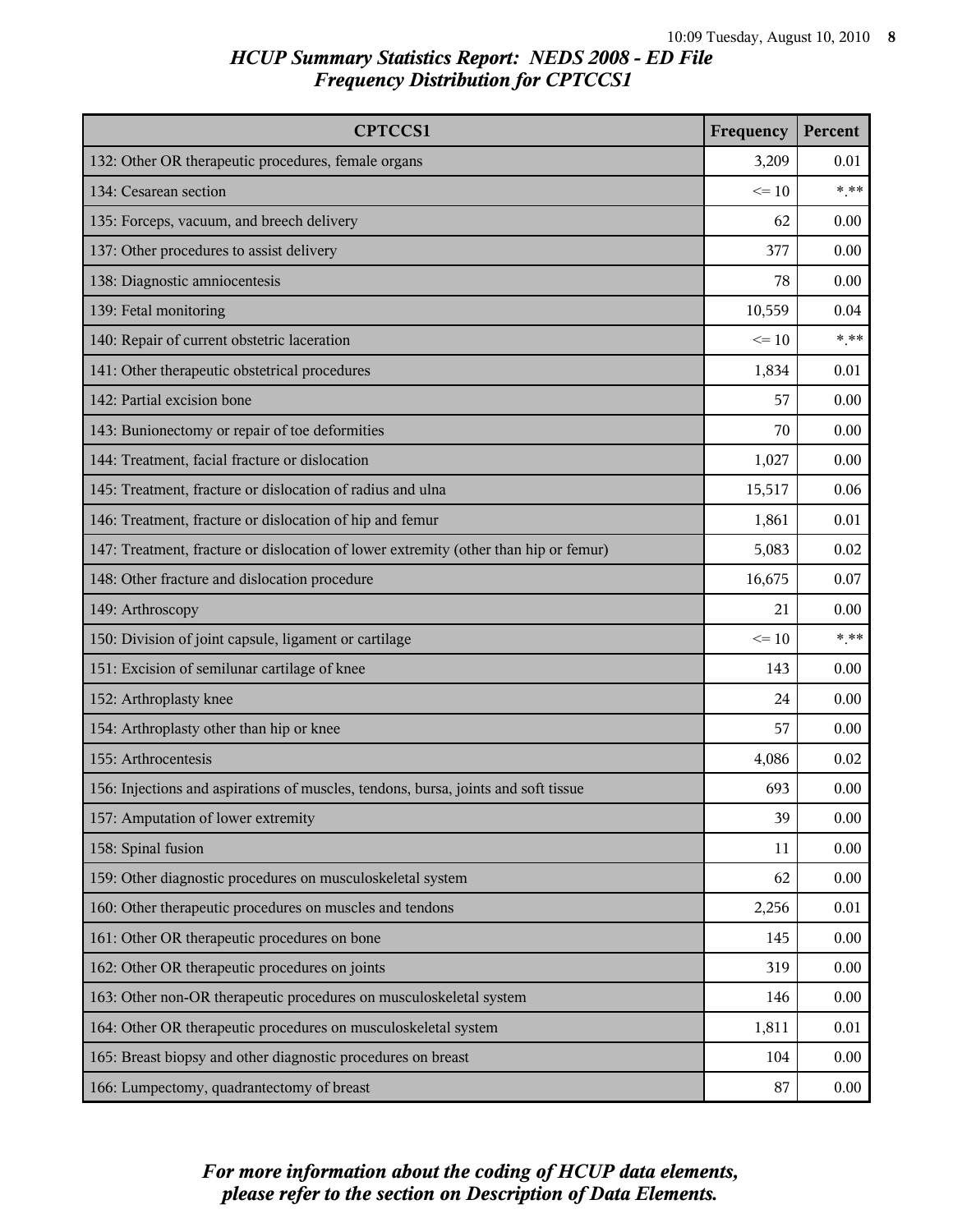| <b>CPTCCS1</b>                                                    | Frequency | Percent |
|-------------------------------------------------------------------|-----------|---------|
| 167: Mastectomy                                                   | $\leq 10$ | $***$   |
| 168: Incision and drainage, skin and subcutaneous tissue          | 54,706    | 0.23    |
| 169: Debridement of wound, infection or burn                      | 13,224    | 0.06    |
| 170: Excision of skin lesion                                      | 3,172     | 0.01    |
| 171: Suture of skin and subcutaneous tissue                       | 268,578   | 1.12    |
| 172: Skin graft                                                   | 1,148     | 0.00    |
| 173: Other diagnostic procedures on skin and subcutaneous tissue  | 302       | 0.00    |
| 174: Other non-OR therapeutic procedures on skin and breast       | 11,634    | 0.05    |
| 175: Other OR therapeutic procedures on skin and breast           | 4,873     | 0.02    |
| 176: Other organ transplantation                                  | $\leq 10$ | $***$   |
| 177: Computerized axial tomography (CT) scan head                 | 379,441   | 1.58    |
| 178: CT scan chest                                                | 55,837    | 0.23    |
| 179: CT scan abdomen                                              | 289,773   | 1.21    |
| 180: Other CT scan                                                | 66,474    | 0.28    |
| 181: Myelogram                                                    | 50        | 0.00    |
| 182: Mammography                                                  | 178       | 0.00    |
| 183: Routine chest X-ray                                          | 261,065   | 1.09    |
| 184: Intraoperative cholangiogram                                 | 25        | 0.00    |
| 185: Upper gastrointestinal X-ray                                 | 839       | 0.00    |
| 186: Lower gastrointestinal X-ray                                 | 90        | 0.00    |
| 187: Intravenous pyelogram                                        | 203       | 0.00    |
| 188: Cerebral arteriogram                                         | 94        | 0.00    |
| 189: Contrast aortogram                                           | 174       | 0.00    |
| 190: Contrast arteriogram of femoral and lower extremity arteries | $\leq 10$ | $***$   |
| 191: Arterio- or venogram (not heart and head)                    | 655       | 0.00    |
| 192: Diagnostic ultrasound of head and neck                       | 1,172     | 0.00    |
| 193: Diagnostic ultrasound of heart (echocardiogram)              | 5,989     | 0.02    |
| 195: Diagnostic ultrasound of urinary tract                       | 32        | 0.00    |
| 196: Diagnostic ultrasound of abdomen or retroperitoneum          | 33,413    | 0.14    |
| 197: Other diagnostic ultrasound                                  | 99,741    | 0.42    |
| 198: Magnetic resonance imaging                                   | 21,439    | 0.09    |
| 199: Electroencephalogram (EEG)                                   | 221       | 0.00    |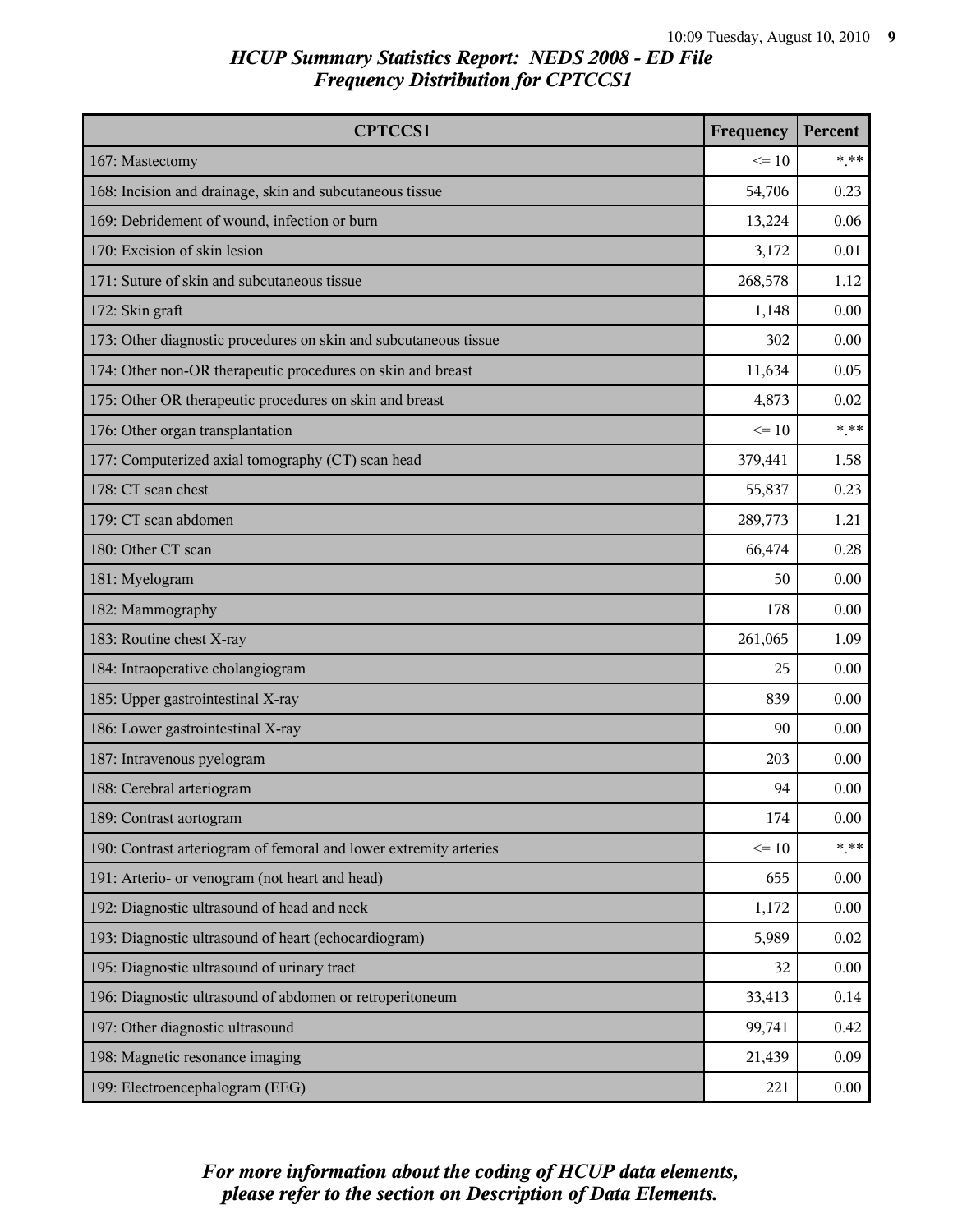| <b>CPTCCS1</b>                                                         | Frequency  | Percent |
|------------------------------------------------------------------------|------------|---------|
| 200: Nonoperative urinary system measurements                          | 54,881     | 0.23    |
| 201: Cardiac stress tests                                              | 1,858      | 0.01    |
| 202: Electrocardiogram                                                 | 107,900    | 0.45    |
| 203: Electrographic cardiac monitoring                                 | 1,218      | 0.01    |
| 204: Swan-Ganz catheterization for monitoring                          | $\leq 10$  | $***$   |
| 205: Arterial blood gases                                              | 1,630      | 0.01    |
| 206: Microscopic examination (bacterial smear, culture, toxicology)    | 218,084    | 0.91    |
| 207: Radioisotope bone scan                                            | 133        | 0.00    |
| 208: Radioisotope pulmonary scan                                       | 4,367      | 0.02    |
| 209: Radioisotope scan and function studies                            | 14,224     | 0.06    |
| 210: Other radioisotope scan                                           | 1,294      | 0.01    |
| 211: Therapeutic radiology                                             | 128        | 0.00    |
| 212: Diagnostic physical therapy                                       | 610        | 0.00    |
| 213: Physical therapy exercises, manipulation, and other procedures    | 124        | 0.00    |
| 214: Traction, splints, and other wound care                           | 155,311    | 0.65    |
| 215: Other physical therapy and rehabilitation                         | 31         | 0.00    |
| 216: Respiratory intubation and mechanical ventilation                 | 4,921      | 0.02    |
| 217: Other respiratory therapy                                         | 36,684     | 0.15    |
| 218: Psychological and psychiatric evaluation and therapy              | 16,140     | 0.07    |
| 219: Alcohol and drug rehabilitation/detoxification                    | 11         | 0.00    |
| 220: Ophthalmologic and otologic diagnosis and treatment               | 457        | 0.00    |
| 221: Nasogastric tube                                                  | 127        | 0.00    |
| 222: Blood transfusion                                                 | 6,192      | 0.03    |
| 224: Cancer chemotherapy                                               | 38         | 0.00    |
| 225: Conversion of cardiac rhythm                                      | 19         | 0.00    |
| 226: Other diagnostic radiology and related techniques                 | 630,978    | 2.63    |
| 227: Other diagnostic procedures (interview, evaluation, consultation) | 10,333,963 | 43.03   |
| 228: Prophylactic vaccinations and inoculations                        | 49,853     | 0.21    |
| 229: Nonoperative removal of foreign body                              | 12,656     | 0.05    |
| 230: Extracorporeal shock wave, other than urinary                     | $\leq 10$  | $* * *$ |
| 231: Other therapeutic procedures                                      | 974,481    | 4.06    |
| 232: Anesthesia                                                        | 1,181      | 0.00    |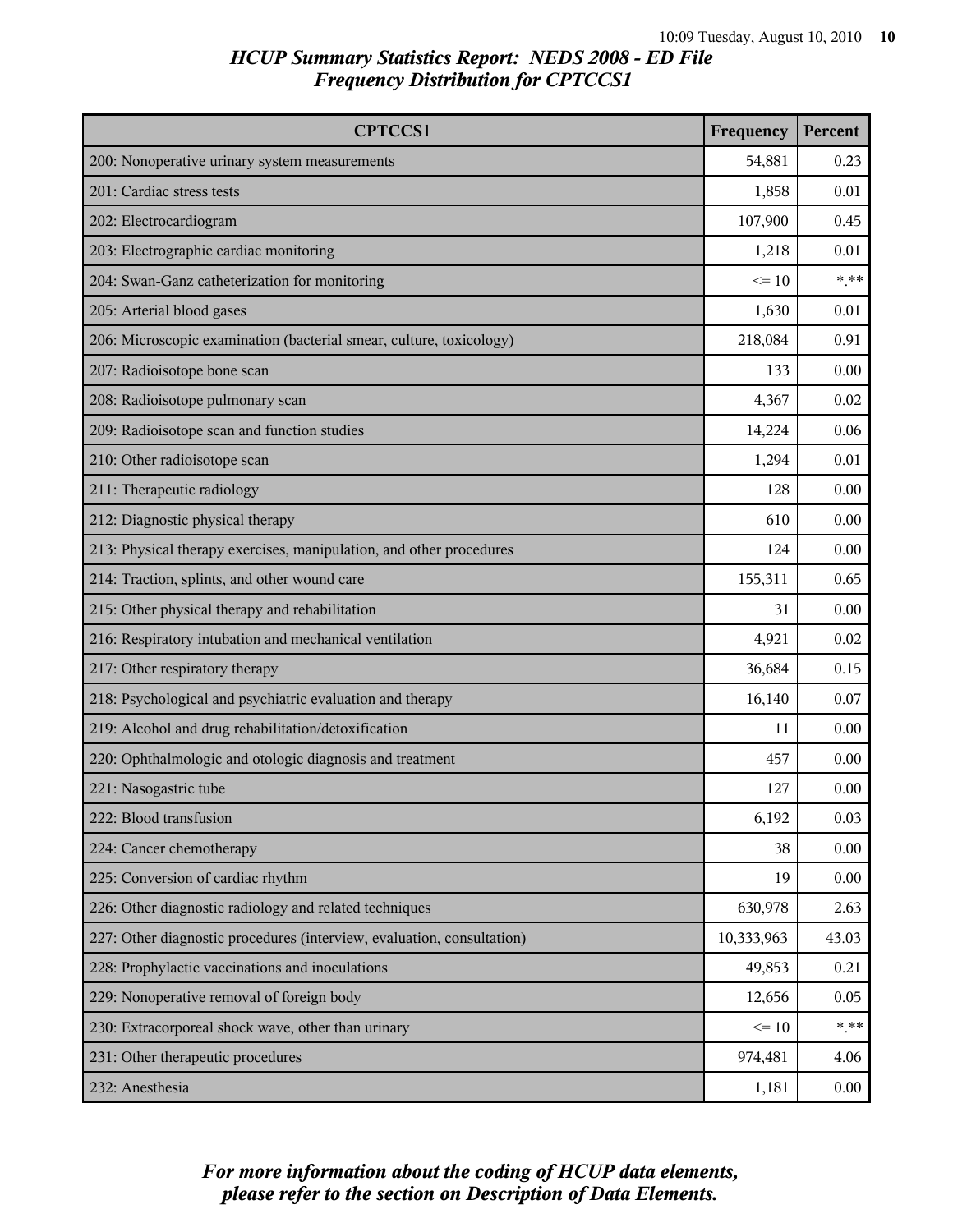| <b>CPTCCS1</b>                                           | Frequency | Percent |
|----------------------------------------------------------|-----------|---------|
| 233: Laboratory - Chemistry and Hematology               | 372,324   | 1.55    |
| 234: Pathology                                           | 710       | 0.00    |
| 235: Other Laboratory                                    | 23,167    | 0.10    |
| 237: Ancillary Services                                  | 32,762    | 0.14    |
| 239: Transportation - patient, provider, equipment       | 11,048    | 0.05    |
| 240: Medications (Injections, infusions and other forms) | 122,679   | 0.51    |
| 241: Visual aids and other optical supplies              | $\leq$ 10 | $***$   |
| 243: DME and supplies                                    | 17,293    | 0.07    |
| 244: Gastric bypass and volume reduction                 | 24        | 0.00    |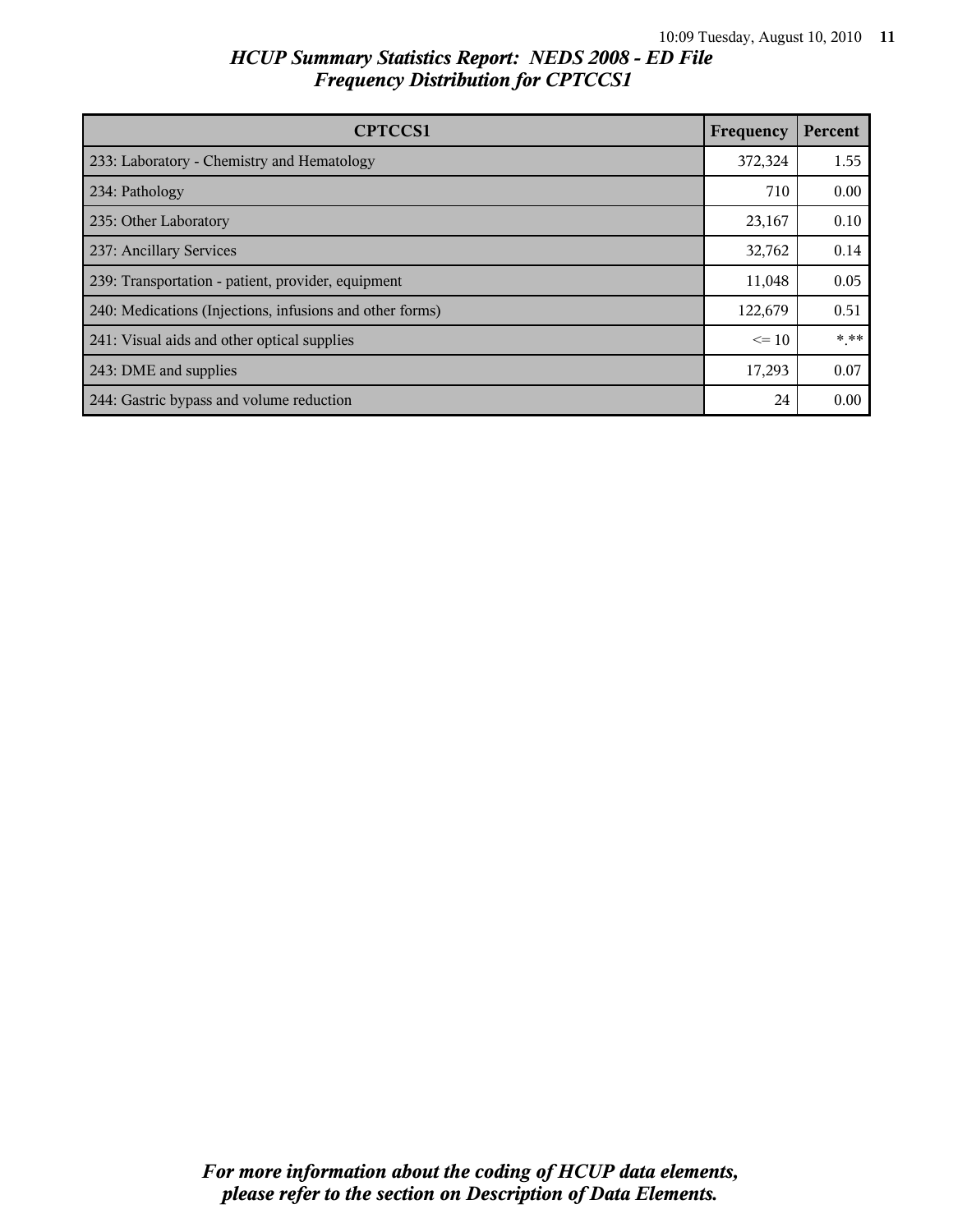| <b>HCUPFILE</b>   Frequency   Percent |            |          |
|---------------------------------------|------------|----------|
| <b>SEDD</b>                           | 24,013,429 | $100.00$ |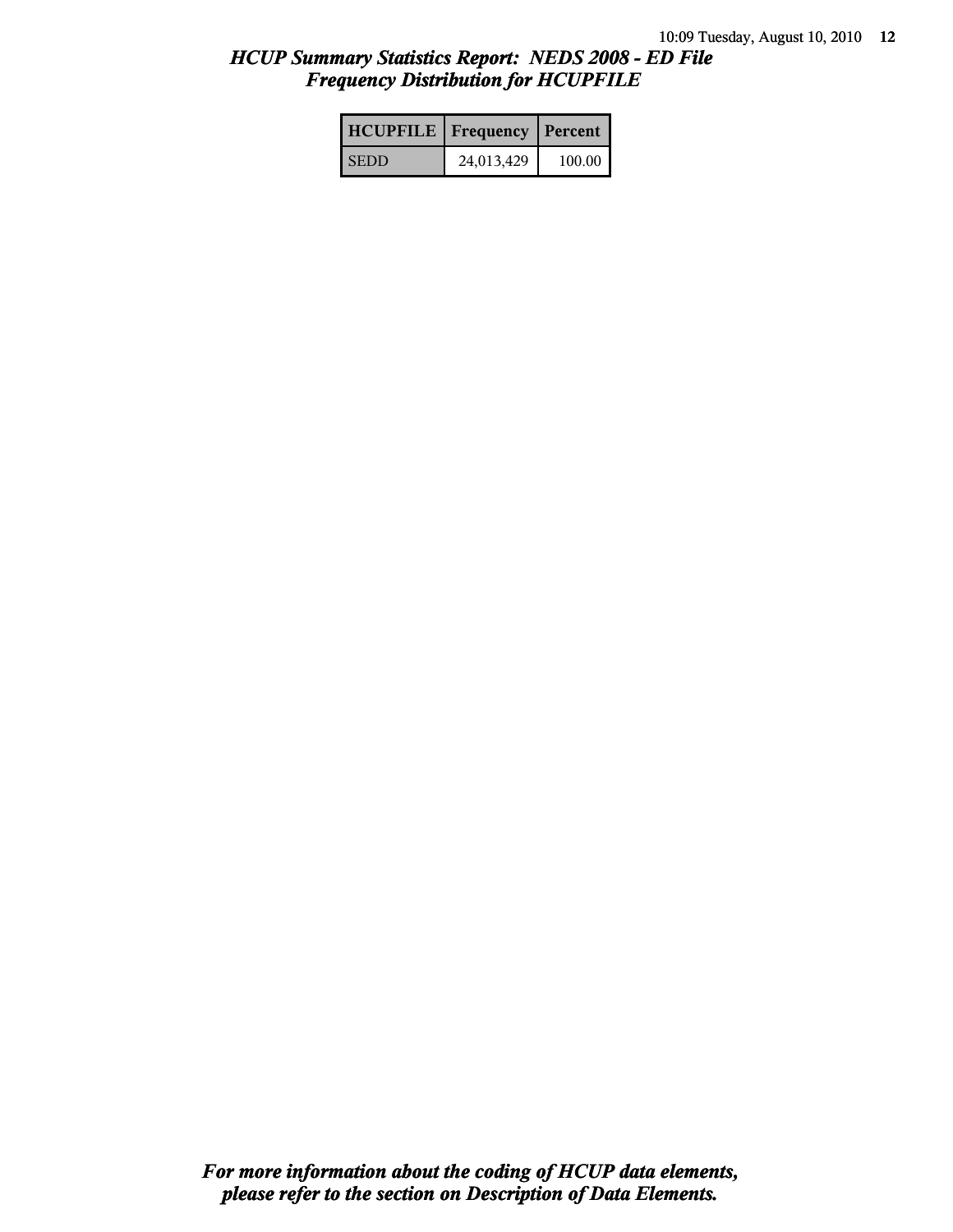| <b>NCPT</b>    | Frequency | Percent |
|----------------|-----------|---------|
|                | 5,900,127 | 24.57   |
| $\overline{0}$ | 3,047,864 | 12.69   |
| 1              | 4,315,511 | 17.97   |
| $\overline{2}$ | 2,577,824 | 10.73   |
| 3              | 1,739,138 | 7.24    |
| $\overline{4}$ | 1,119,652 | 4.66    |
| 5              | 758,541   | 3.16    |
| 6              | 596,306   | 2.48    |
| 7              | 506,254   | 2.11    |
| 8              | 459,494   | 1.91    |
| 9              | 635,168   | 2.65    |
| 10             | 609,915   | 2.54    |
| 11             | 294,511   | 1.23    |
| 12             | 298,088   | 1.24    |
| 13             | 199,659   | 0.83    |
| 14             | 166,914   | 0.70    |
| 15             | 136,267   | 0.57    |
| 16 or greater  | 652,196   | 2.72    |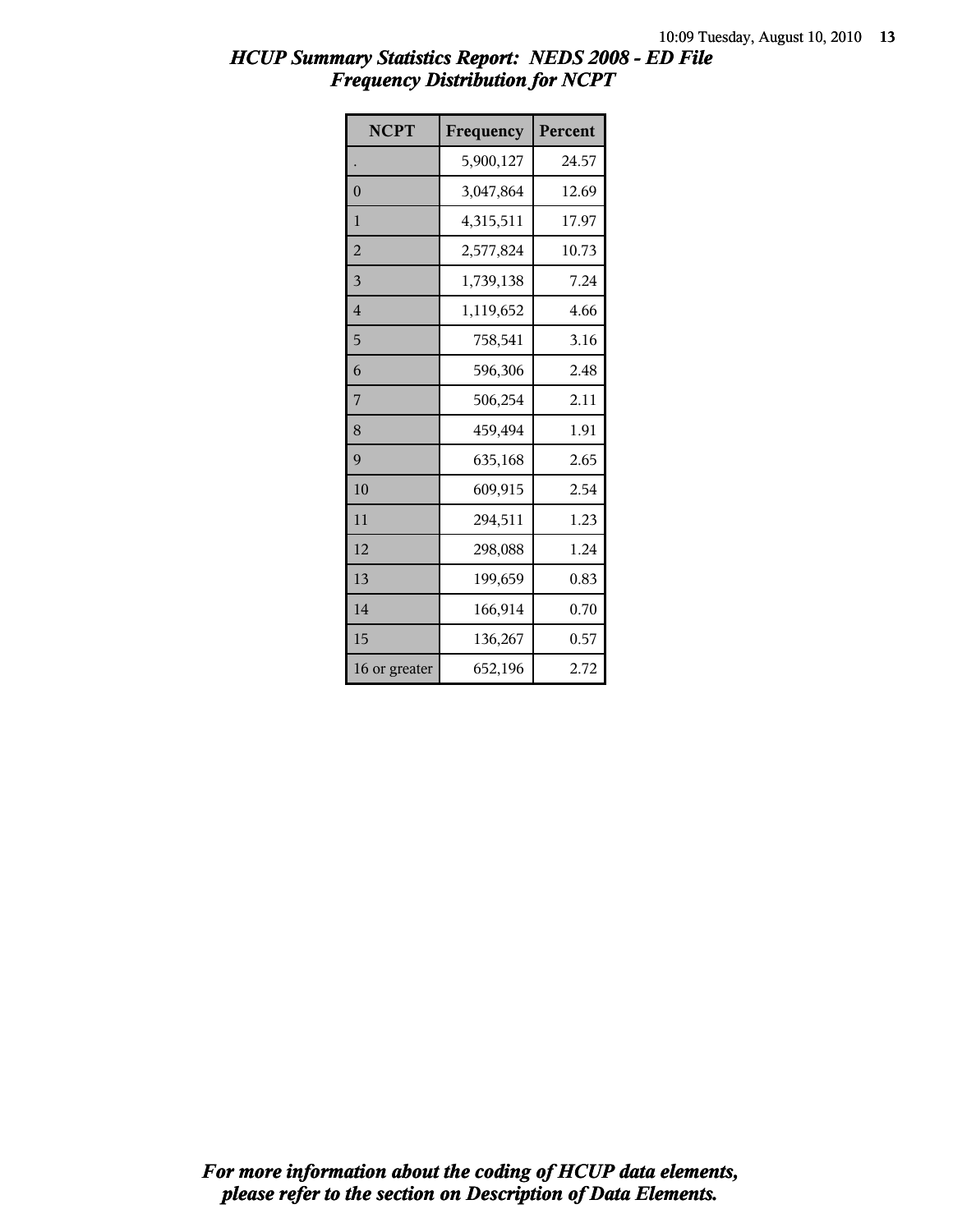| <b>NPR ED</b>  | Frequency  | Percent |
|----------------|------------|---------|
|                | 6,475,212  | 26.96   |
| $\overline{0}$ | 13,236,320 | 55.12   |
| 1              | 2,618,520  | 10.90   |
| $\overline{2}$ | 688,537    | 2.87    |
| $\overline{3}$ | 348,535    | 1.45    |
| $\overline{4}$ | 195,612    | 0.81    |
| 5              | 122,488    | 0.51    |
| 6              | 76,794     | 0.32    |
| 7              | 48,741     | 0.20    |
| 8              | 36,269     | 0.15    |
| 9              | 28,475     | 0.12    |
| 10             | 27,788     | 0.12    |
| 11             | 18,767     | 0.08    |
| 12             | 16,235     | 0.07    |
| 13             | 14,173     | 0.06    |
| 14             | 10,645     | 0.04    |
| 15             | 8,523      | 0.04    |
| 16 or greater  | 41,795     | 0.17    |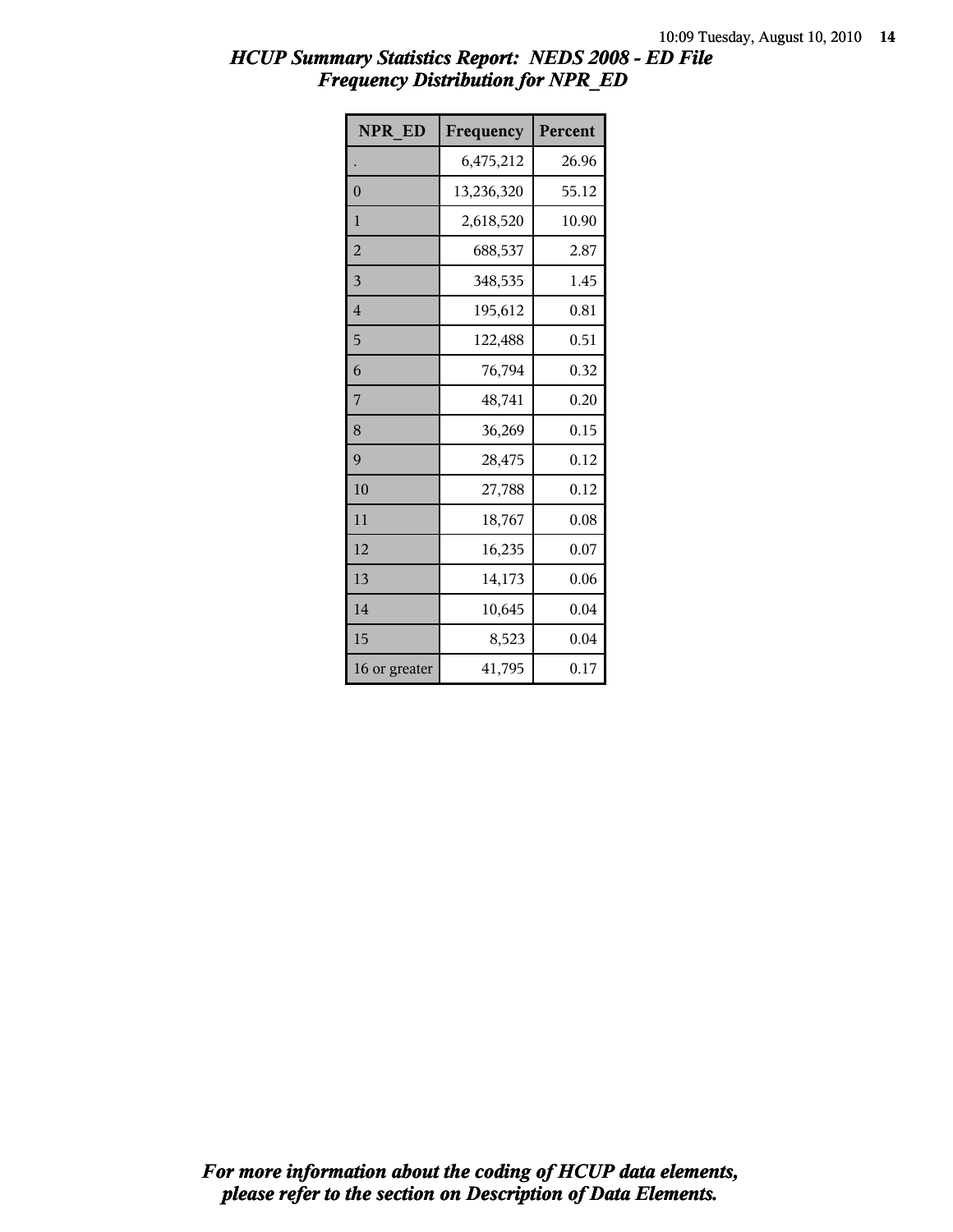| <b>PCLASS ED1</b>                                                | Frequency  | Percent |
|------------------------------------------------------------------|------------|---------|
| $\therefore$ Missing                                             | 19,733,890 | 82.18   |
| .A: Invalid                                                      | 26,763     | 0.11    |
| .C: Inconsistent                                                 | 533        | 0.00    |
| 1: Minor Diagnostic - Non-operating room diagnostic procedures   | 1,687,582  | 7.03    |
| 2: Minor Therapeutic - Non-operating room therapeutic procedures | 2,452,191  | 10.21   |
| 3: Major Diagnostic - Operating room diagnostic procedures       | 2,061      | 0.01    |
| 4: Major Therapeutic - Operating room therapeutic procedures     | 110,409    | 0.46    |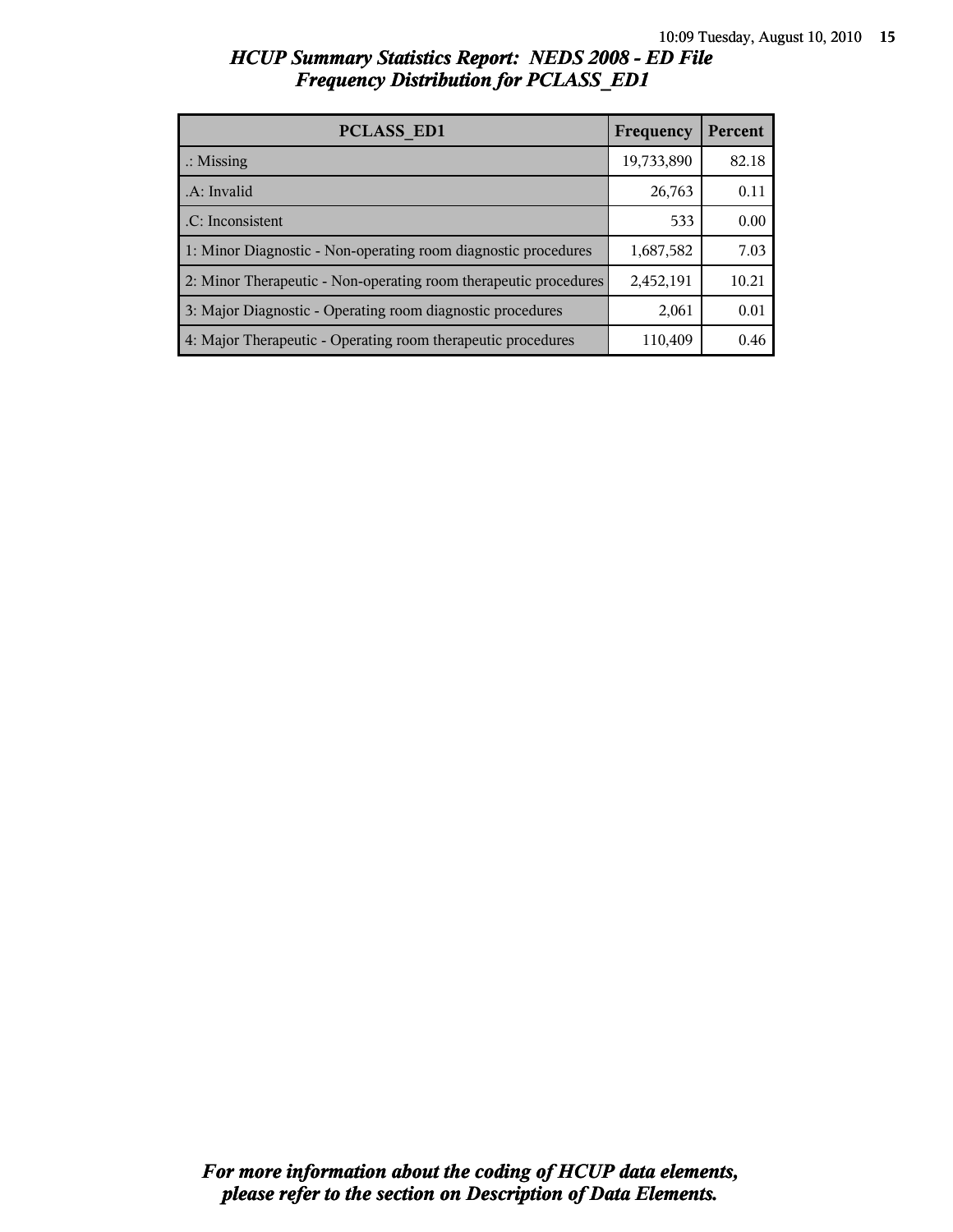| PRCCS_ED1                                                                     | Frequency  | Percent |
|-------------------------------------------------------------------------------|------------|---------|
| $\therefore$ Missing                                                          | 19,733,890 | 82.18   |
| A: Invalid procedure                                                          | 26,763     | 0.11    |
| C: Inconsistent                                                               | 533        | 0.00    |
| 1: Incision and excision of CNS                                               | 22         | 0.00    |
| 2: Insertion; replacement; or removal of extracranial ventricular shunt       | 79         | 0.00    |
| 3: Laminectomy; excision intervertebral disc                                  | 1,130      | 0.00    |
| 4: Diagnostic spinal tap                                                      | 20,981     | 0.09    |
| 5: Insertion of catheter or spinal stimulator and injection into spinal canal | 936        | 0.00    |
| 6: Decompression peripheral nerve                                             | 169        | 0.00    |
| 7: Other diagnostic nervous system procedures                                 | 50         | 0.00    |
| 8: Other non-OR or closed therapeutic nervous system procedures               | 14,449     | 0.06    |
| 9: Other OR therapeutic nervous system procedures                             | 393        | 0.00    |
| 10: Thyroidectomy; partial or complete                                        | 36         | 0.00    |
| 11: Diagnostic endocrine procedures                                           | 39         | 0.00    |
| 12: Other therapeutic endocrine procedures                                    | 33         | 0.00    |
| 13: Corneal transplant                                                        | 23         | 0.00    |
| 14: Glaucoma procedures                                                       | 16         | 0.00    |
| 15: Lens and cataract procedures                                              | 608        | 0.00    |
| 16: Repair of retinal tear; detachment                                        | 79         | 0.00    |
| 17: Destruction of lesion of retina and choroid                               | 13         | 0.00    |
| 18: Diagnostic procedures on eye                                              | 186        | 0.00    |
| 19: Other therapeutic procedures on eyelids; conjunctiva; cornea              | 38,285     | 0.16    |
| 20: Other intraocular therapeutic procedures                                  | 4,881      | 0.02    |
| 21: Other extraocular muscle and orbit therapeutic procedures                 | 231        | 0.00    |
| 22: Tympanoplasty                                                             | 14         | 0.00    |
| 23: Myringotomy                                                               | 184        | 0.00    |
| 24: Mastoidectomy                                                             | $\leq 10$  | $***$   |
| 25: Diagnostic procedures on ear                                              | 29         | 0.00    |
| 26: Other therapeutic ear procedures                                          | 19,008     | 0.08    |
| 27: Control of epistaxis                                                      | 24,027     | 0.10    |
| 28: Plastic procedures on nose                                                | 8,747      | 0.04    |
| 29: Dental procedures                                                         | 545        | 0.00    |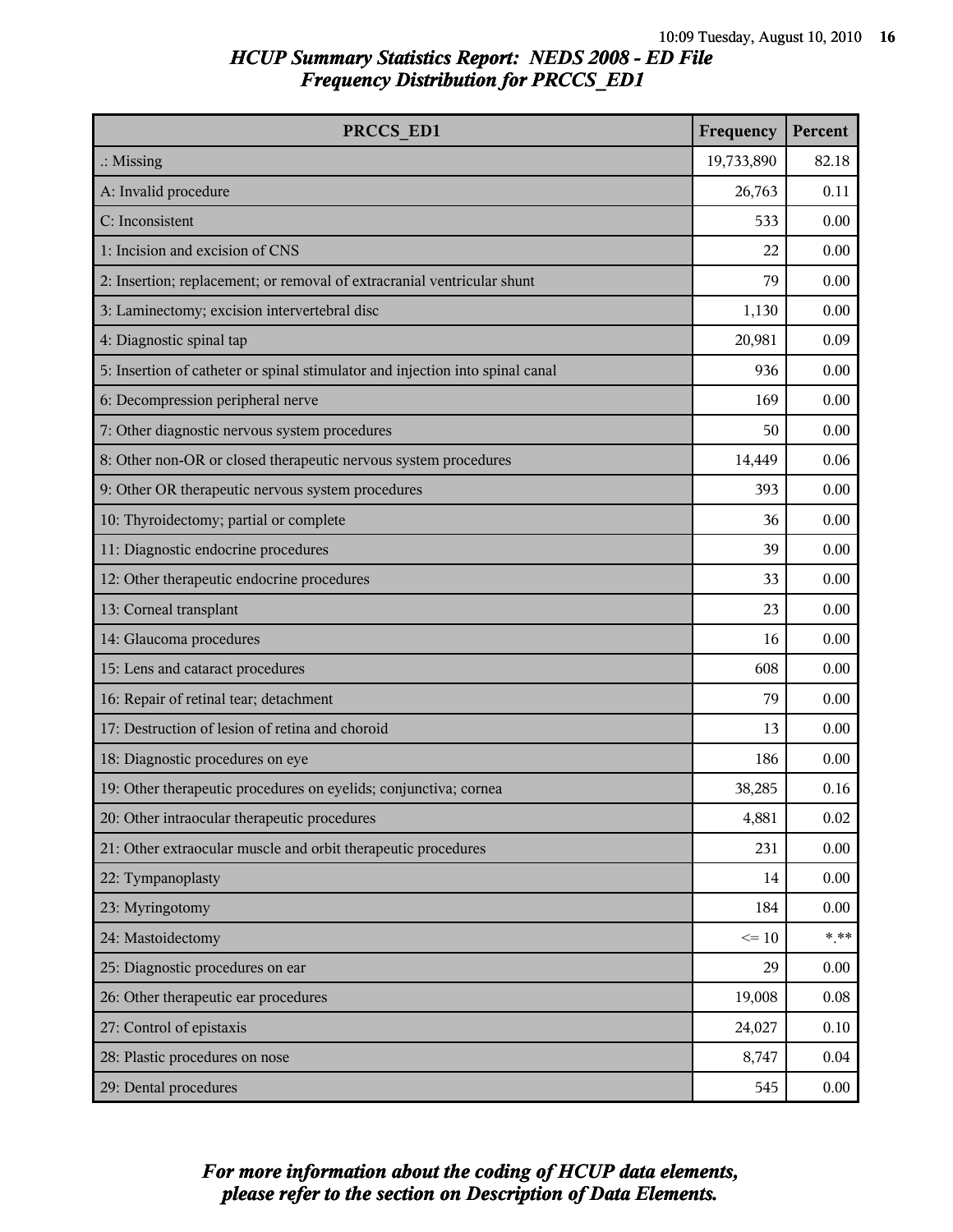| PRCCS ED1                                                                                        | Frequency | Percent |
|--------------------------------------------------------------------------------------------------|-----------|---------|
| 30: Tonsillectomy and/or adenoidectomy                                                           | 1,577     | 0.01    |
| 31: Diagnostic procedures on nose; mouth and pharynx                                             | 1,561     | 0.01    |
| 32: Other non-OR therapeutic procedures on nose; mouth and pharynx                               | 32,843    | 0.14    |
| 33: Other OR therapeutic procedures on nose; mouth and pharynx                                   | 6,025     | 0.03    |
| 34: Tracheostomy; temporary and permanent                                                        | 83        | 0.00    |
| 35: Tracheoscopy and laryngoscopy with biopsy                                                    | 887       | 0.00    |
| 36: Lobectomy or pneumonectomy                                                                   | $\leq 10$ | $***$   |
| 37: Diagnostic bronchoscopy and biopsy of bronchus                                               | 494       | 0.00    |
| 38: Other diagnostic procedures on lung and bronchus                                             | $\leq 10$ | $***$   |
| 39: Incision of pleura; thoracentesis; chest drainage                                            | 2,169     | 0.01    |
| 40: Other diagnostic procedures of respiratory tract and mediastinum                             | 64        | 0.00    |
| 41: Other non-OR therapeutic procedures on respiratory system                                    | 777       | 0.00    |
| 42: Other OR Rx procedures on respiratory system and mediastinum                                 | 257       | 0.00    |
| 43: Heart valve procedures                                                                       | $\leq 10$ | $***$   |
| 44: Coronary artery bypass graft (CABG)                                                          | $\leq 10$ | $***$   |
| 45: Percutaneous transluminal coronary angioplasty (PTCA)                                        | 1,139     | 0.00    |
| 46: Coronary thrombolysis                                                                        | $\leq 10$ | $***$   |
| 47: Diagnostic cardiac catheterization; coronary arteriography                                   | 13,972    | 0.06    |
| 48: Insertion; revision; replacement; removal of cardiac pacemaker or cardioverter/defibrillator | 360       | 0.00    |
| 49: Other OR heart procedures                                                                    | 104       | 0.00    |
| 50: Extracorporeal circulation auxiliary to open heart procedures                                | $\leq 10$ | $***$   |
| 51: Endarterectomy; vessel of head and neck                                                      | $\leq 10$ | $***$   |
| 52: Aortic resection; replacement or anastomosis                                                 | 35        | 0.00    |
| 53: Varicose vein stripping; lower limb                                                          | 52        | 0.00    |
| 54: Other vascular catheterization; not heart                                                    | 21,738    | 0.09    |
| 55: Peripheral vascular bypass                                                                   | 13        | 0.00    |
| 56: Other vascular bypass and shunt; not heart                                                   | $\leq 10$ | $***$   |
| 57: Creation; revision and removal of arteriovenous fistula or vessel-to-vessel cannula for di a | 174       | 0.00    |
| 58: Hemodialysis                                                                                 | 3,504     | 0.01    |
| 59: Other OR procedures on vessels of head and neck                                              | 49        | 0.00    |
| 60: Embolectomy and endarterectomy of lower limbs                                                | $\leq 10$ | $***$   |
| 61: Other OR procedures on vessels other than head and neck                                      | 1,755     | 0.01    |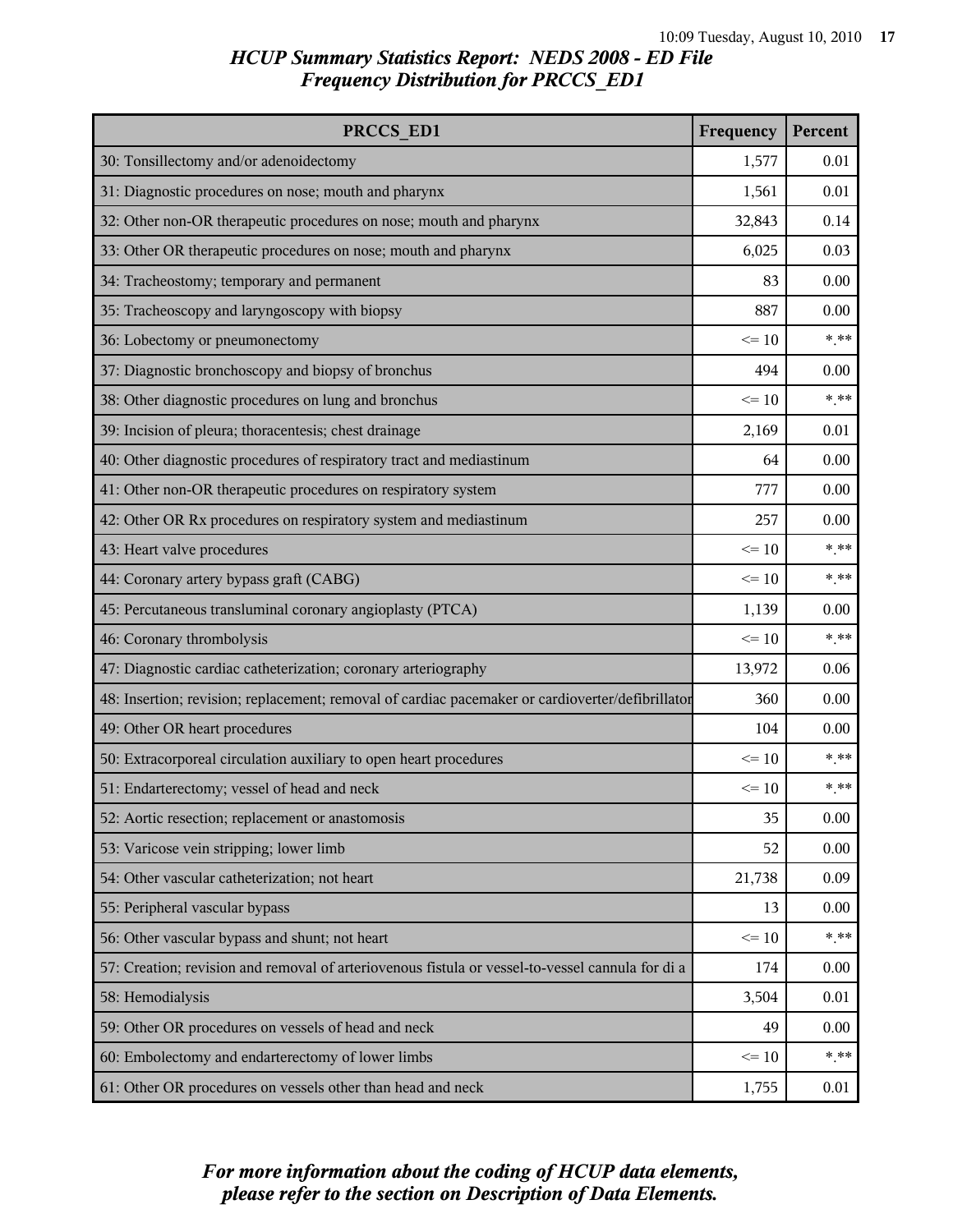| PRCCS ED1                                                    | Frequency | Percent  |
|--------------------------------------------------------------|-----------|----------|
| 62: Other diagnostic cardiovascular procedures               | 165       | 0.00     |
| 63: Other non-OR therapeutic cardiovascular procedures       | 720       | 0.00     |
| 64: Bone marrow transplant                                   | $\leq 10$ | $* * *$  |
| 65: Bone marrow biopsy                                       | 68        | 0.00     |
| 66: Procedures on spleen                                     | 19        | 0.00     |
| 67: Other therapeutic procedures; hemic and lymphatic system | 204       | 0.00     |
| 69: Esophageal dilatation                                    | 1,112     | 0.00     |
| 70: Upper gastrointestinal endoscopy; biopsy                 | 13,659    | 0.06     |
| 71: Gastrostomy; temporary and permanent                     | 366       | 0.00     |
| 72: Colostomy; temporary and permanent                       | $\leq 10$ | $***$    |
| 73: Ileostomy and other enterostomy                          | 20        | 0.00     |
| 74: Gastrectomy; partial and total                           | $\leq 10$ | * **     |
| 75: Small bowel resection                                    | $\leq 10$ | $***$    |
| 76: Colonoscopy and biopsy                                   | 3,762     | 0.02     |
| 77: Proctoscopy and anorectal biopsy                         | 1,172     | 0.00     |
| 78: Colorectal resection                                     | 22        | 0.00     |
| 80: Appendectomy                                             | 14,238    | 0.06     |
| 81: Hemorrhoid procedures                                    | 2,449     | 0.01     |
| 82: Endoscopic retrograde cannulation of pancreas (ERCP)     | 52        | 0.00     |
| 83: Biopsy of liver                                          | 66        | 0.00     |
| 84: Cholecystectomy and common duct exploration              | 5,269     | 0.02     |
| 85: Inguinal and femoral hernia repair                       | 921       | 0.00     |
| 86: Other hernia repair                                      | 784       | 0.00     |
| 87: Laparoscopy (GI only)                                    | 335       | 0.00     |
| 88: Abdominal paracentesis                                   | 1,870     | $0.01\,$ |
| 89: Exploratory laparotomy                                   | 47        | 0.00     |
| 90: Excision; lysis peritoneal adhesions                     | 115       | 0.00     |
| 91: Peritoneal dialysis                                      | 47        | 0.00     |
| 92: Other bowel diagnostic procedures                        | 123       | 0.00     |
| 93: Other non-OR upper GI therapeutic procedures             | 6,878     | 0.03     |
| 94: Other OR upper GI therapeutic procedures                 | 343       | 0.00     |
| 95: Other non-OR lower GI therapeutic procedures             | 2,760     | 0.01     |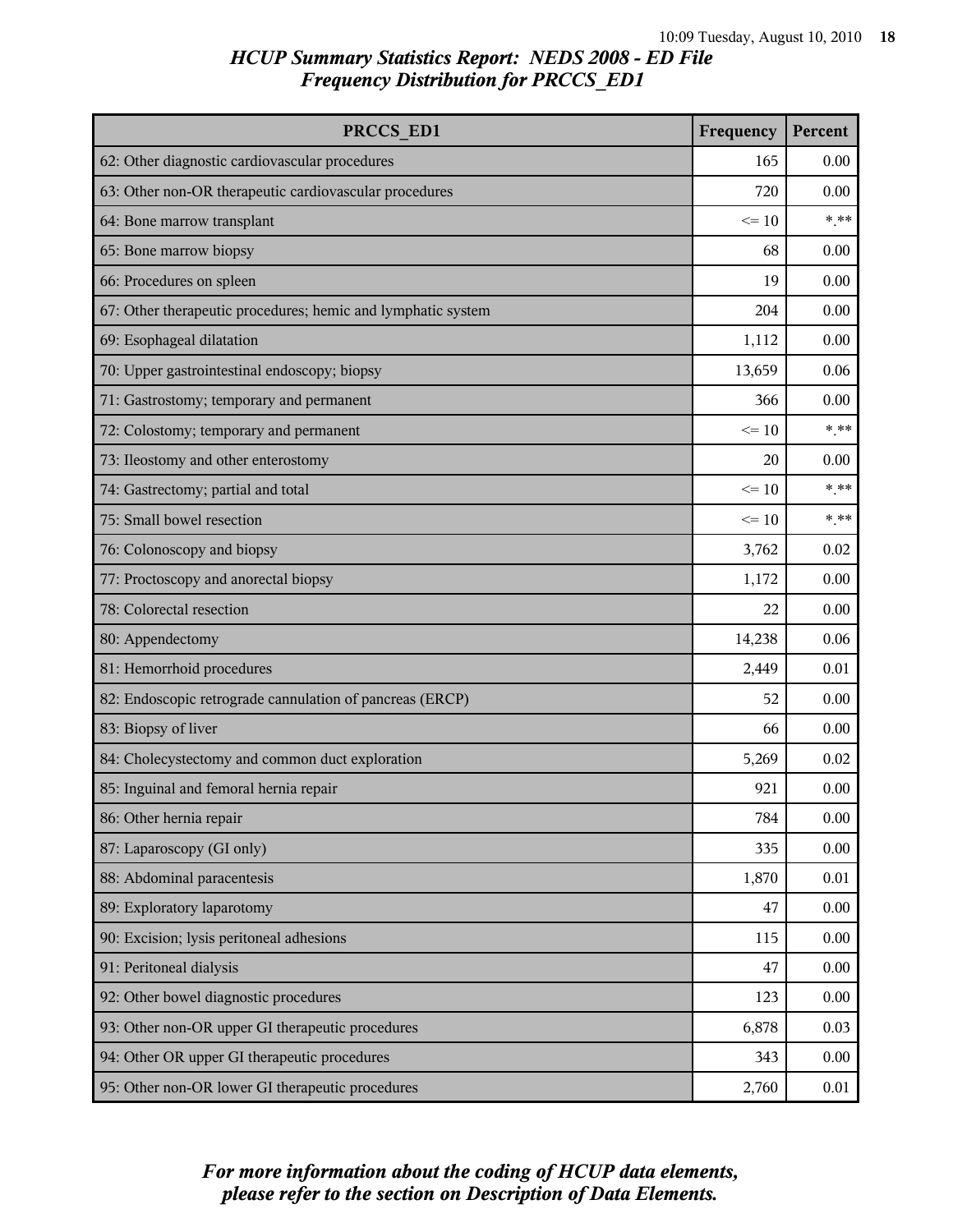| PRCCS ED1                                                                  | Frequency | Percent |
|----------------------------------------------------------------------------|-----------|---------|
| 96: Other OR lower GI therapeutic procedures                               | 3,637     | 0.02    |
| 97: Other gastrointestinal diagnostic procedures                           | 74        | 0.00    |
| 98: Other non-OR gastrointestinal therapeutic procedures                   | 1,392     | 0.01    |
| 99: Other OR gastrointestinal therapeutic procedures                       | 358       | 0.00    |
| 100: Endoscopy and endoscopic biopsy of the urinary tract                  | 526       | 0.00    |
| 101: Transurethral excision; drainage; or removal urinary obstruction      | 7,836     | 0.03    |
| 102: Ureteral catheterization                                              | 2,053     | 0.01    |
| 103: Nephrotomy and nephrostomy                                            | 64        | 0.00    |
| 104: Nephrectomy; partial or complete                                      | $\leq 10$ | $***$   |
| 106: Genitourinary incontinence procedures                                 | 53        | 0.00    |
| 107: Extracorporeal lithotripsy; urinary                                   | 367       | 0.00    |
| 108: Indwelling catheter                                                   | 54,440    | 0.23    |
| 109: Procedures on the urethra                                             | 382       | 0.00    |
| 110: Other diagnostic procedures of urinary tract                          | 149       | 0.00    |
| 111: Other non-OR therapeutic procedures of urinary tract                  | 5,927     | 0.02    |
| 112: Other OR therapeutic procedures of urinary tract                      | 4,032     | 0.02    |
| 113: Transurethral resection of prostate (TURP)                            | 54        | 0.00    |
| 114: Open prostatectomy                                                    | $\leq 10$ | $***$   |
| 115: Circumcision                                                          | 75        | 0.00    |
| 116: Diagnostic procedures; male genital                                   | 21        | 0.00    |
| 117: Other non-OR therapeutic procedures; male genital                     | 1,609     | 0.01    |
| 118: Other OR therapeutic procedures; male genital                         | 1,488     | 0.01    |
| 119: Oophorectomy; unilateral and bilateral                                | 329       | 0.00    |
| 120: Other operations on ovary                                             | 466       | 0.00    |
| 121: Ligation or occlusion of fallopian tubes                              | 61        | 0.00    |
| 122: Removal of ectopic pregnancy                                          | 1,459     | 0.01    |
| 123: Other operations on fallopian tubes                                   | 169       | 0.00    |
| 124: Hysterectomy; abdominal and vaginal                                   | 126       | 0.00    |
| 125: Other excision of cervix and uterus                                   | 183       | 0.00    |
| 126: Abortion (termination of pregnancy)                                   | 37        | 0.00    |
| 127: Dilatation and curettage (D&C); aspiration after delivery or abortion | 6,002     | 0.02    |
| 128: Diagnostic dilatation and curettage (D&C)                             | 450       | 0.00    |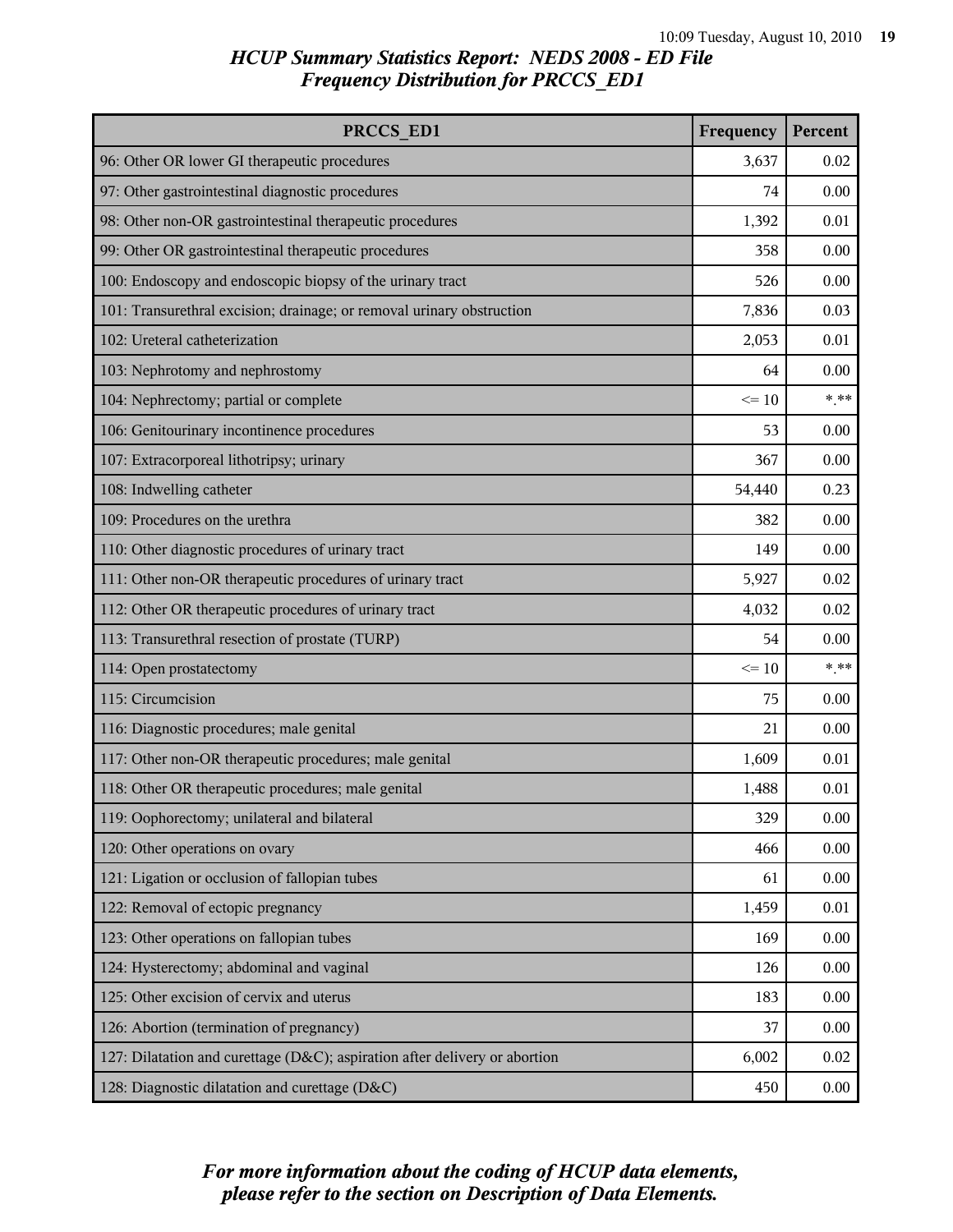| PRCCS ED1                                                                            | Frequency | Percent |
|--------------------------------------------------------------------------------------|-----------|---------|
| 129: Repair of cystocele and rectocele; obliteration of vaginal vault                | 30        | 0.00    |
| 130: Other diagnostic procedures; female organs                                      | 239       | 0.00    |
| 131: Other non-OR therapeutic procedures; female organs                              | 698       | 0.00    |
| 132: Other OR therapeutic procedures; female organs                                  | 9,072     | 0.04    |
| 133: Episiotomy                                                                      | $\leq 10$ | $***$   |
| 134: Cesarean section                                                                | $\leq 10$ | $* * *$ |
| 135: Forceps; vacuum; and breech delivery                                            | $\leq 10$ | $***$   |
| 136: Artificial rupture of membranes to assist delivery                              | 29        | 0.00    |
| 137: Other procedures to assist delivery                                             | 224       | 0.00    |
| 138: Diagnostic amniocentesis                                                        | 34        | 0.00    |
| 139: Fetal monitoring                                                                | 10,675    | 0.04    |
| 140: Repair of current obstetric laceration                                          | 18        | 0.00    |
| 141: Other therapeutic obstetrical procedures                                        | 154       | 0.00    |
| 142: Partial excision bone                                                           | 358       | 0.00    |
| 143: Bunionectomy or repair of toe deformities                                       | 82        | 0.00    |
| 144: Treatment; facial fracture or dislocation                                       | 2,552     | 0.01    |
| 145: Treatment; fracture or dislocation of radius and ulna                           | 28,434    | 0.12    |
| 146: Treatment; fracture or dislocation of hip and femur                             | 3,969     | 0.02    |
| 147: Treatment; fracture or dislocation of lower extremity (other than hip or femur) | 9,200     | 0.04    |
| 148: Other fracture and dislocation procedure                                        | 33,053    | 0.14    |
| 149: Arthroscopy                                                                     | 23        | 0.00    |
| 150: Division of joint capsule; ligament or cartilage                                | 13        | 0.00    |
| 151: Excision of semilunar cartilage of knee                                         | 172       | 0.00    |
| 152: Arthroplasty knee                                                               | 75        | 0.00    |
| 153: Hip replacement; total and partial                                              | 12        | 0.00    |
| 154: Arthroplasty other than hip or knee                                             | 121       | 0.00    |
| 155: Arthrocentesis                                                                  | 7,090     | 0.03    |
| 156: Injections and aspirations of muscles; tendons; bursa; joints and soft tissue   | 1,009     | 0.00    |
| 157: Amputation of lower extremity                                                   | 305       | 0.00    |
| 158: Spinal fusion                                                                   | 996       | 0.00    |
| 159: Other diagnostic procedures on musculoskeletal system                           | 267       | 0.00    |
| 160: Other therapeutic procedures on muscles and tendons                             | 6,345     | 0.03    |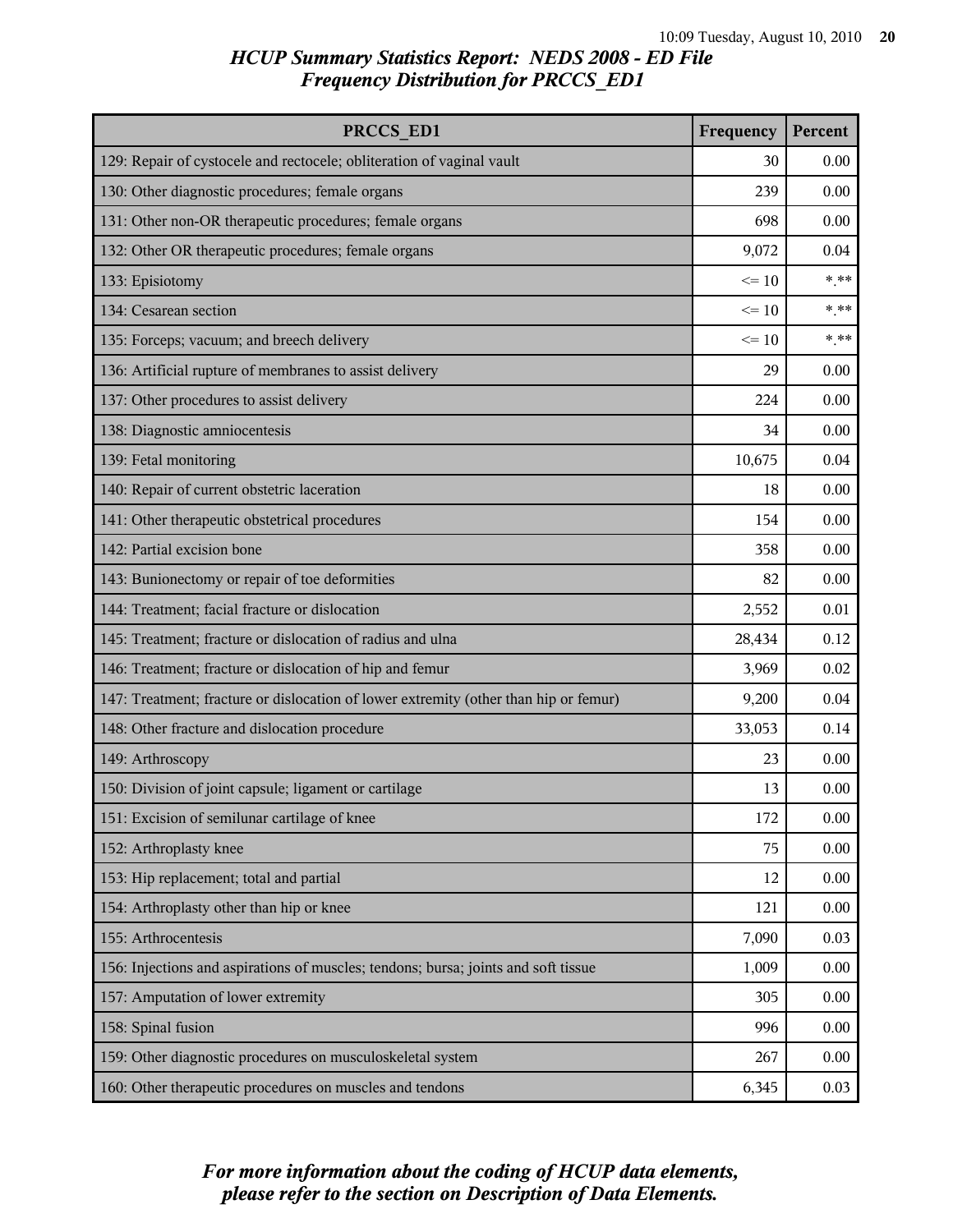| PRCCS ED1                                                          | Frequency | Percent |
|--------------------------------------------------------------------|-----------|---------|
| 161: Other OR therapeutic procedures on bone                       | 618       | 0.00    |
| 162: Other OR therapeutic procedures on joints                     | 727       | 0.00    |
| 163: Other non-OR therapeutic procedures on musculoskeletal system | 41,902    | 0.17    |
| 164: Other OR therapeutic procedures on musculoskeletal system     | 1,708     | 0.01    |
| 165: Breast biopsy and other diagnostic procedures on breast       | 100       | 0.00    |
| 166: Lumpectomy; quadrantectomy of breast                          | 155       | 0.00    |
| 167: Mastectomy                                                    | 16        | 0.00    |
| 168: Incision and drainage; skin and subcutaneous tissue           | 163,189   | 0.68    |
| 169: Debridement of wound; infection or burn                       | 13,130    | 0.05    |
| 170: Excision of skin lesion                                       | 1,538     | 0.01    |
| 171: Suture of skin and subcutaneous tissue                        | 521,022   | 2.17    |
| 172: Skin graft                                                    | 750       | 0.00    |
| 173: Other diagnostic procedures on skin and subcutaneous tissue   | 110       | 0.00    |
| 174: Other non-OR therapeutic procedures on skin and breast        | 33,881    | 0.14    |
| 175: Other OR therapeutic procedures on skin and breast            | 8,878     | 0.04    |
| 176: Other organ transplantation                                   | $\leq 10$ | $***$   |
| 177: Computerized axial tomography (CT) scan head                  | 73,789    | 0.31    |
| 178: CT scan chest                                                 | 9,613     | 0.04    |
| 179: CT scan abdomen                                               | 30,418    | 0.13    |
| 180: Other CT scan                                                 | 28,636    | 0.12    |
| 181: Myelogram                                                     | 255       | 0.00    |
| 182: Mammography                                                   | 70        | 0.00    |
| 183: Routine chest X-ray                                           | 144,313   | 0.60    |
| 184: Intraoperative cholangiogram                                  | 13        | 0.00    |
| 185: Upper gastrointestinal X-ray                                  | 59        | 0.00    |
| 186: Lower gastrointestinal X-ray                                  | 11        | 0.00    |
| 187: Intravenous pyelogram                                         | 766       | 0.00    |
| 188: Cerebral arteriogram                                          | 312       | 0.00    |
| 189: Contrast aortogram                                            | 88        | 0.00    |
| 190: Contrast arteriogram of femoral and lower extremity arteries  | 54        | 0.00    |
| 191: Arterio- or venogram (not heart and head)                     | 1,055     | 0.00    |
| 192: Diagnostic ultrasound of head and neck                        | 109       | 0.00    |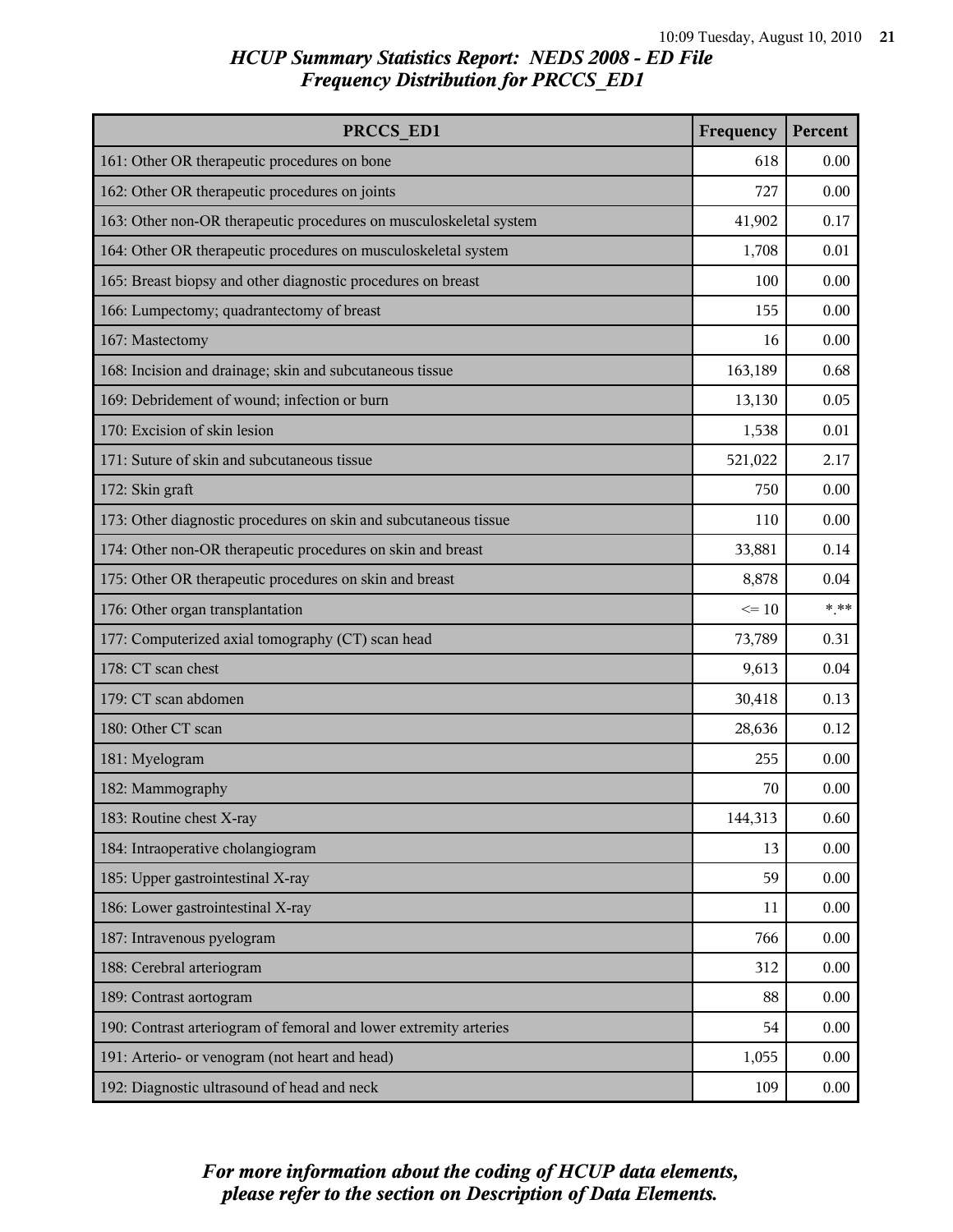| PRCCS ED1                                                           | Frequency | Percent |
|---------------------------------------------------------------------|-----------|---------|
| 193: Diagnostic ultrasound of heart (echocardiogram)                | 5,451     | 0.02    |
| 194: Diagnostic ultrasound of gastrointestinal tract                | 589       | 0.00    |
| 195: Diagnostic ultrasound of urinary tract                         | 325       | 0.00    |
| 196: Diagnostic ultrasound of abdomen or retroperitoneum            | 3,336     | 0.01    |
| 197: Other diagnostic ultrasound                                    | 14,400    | 0.06    |
| 198: Magnetic resonance imaging                                     | 2,282     | 0.01    |
| 199: Electroencephalogram (EEG)                                     | 81        | 0.00    |
| 200: Nonoperative urinary system measurements                       | 909       | 0.00    |
| 201: Cardiac stress tests                                           | 3,209     | 0.01    |
| 202: Electrocardiogram                                              | 32,316    | 0.13    |
| 203: Electrographic cardiac monitoring                              | 1,074     | 0.00    |
| 205: Arterial blood gases                                           | 478       | 0.00    |
| 206: Microscopic examination (bacterial smear; culture; toxicology) | 21,850    | 0.09    |
| 207: Radioisotope bone scan                                         | 14        | 0.00    |
| 208: Radioisotope pulmonary scan                                    | 194       | 0.00    |
| 209: Radioisotope scan and function studies                         | 809       | 0.00    |
| 210: Other radioisotope scan                                        | 22        | 0.00    |
| 211: Therapeutic radiology for cancer treatment                     | 34        | 0.00    |
| 212: Diagnostic physical therapy                                    | 467       | 0.00    |
| 213: Physical therapy exercises; manipulation; and other procedures | 97        | 0.00    |
| 214: Traction; splints; and other wound care                        | 403,938   | 1.68    |
| 215: Other physical therapy and rehabilitation                      | 216       | 0.00    |
| 216: Respiratory intubation and mechanical ventilation              | 10,561    | 0.04    |
| 217: Other respiratory therapy                                      | 19,408    | 0.08    |
| 218: Psychological and psychiatric evaluation and therapy           | 2,603     | 0.01    |
| 219: Alcohol and drug rehabilitation/detoxification                 | 3,295     | 0.01    |
| 220: Ophthalmologic and otologic diagnosis and treatment            | 675       | 0.00    |
| 221: Nasogastric tube                                               | 1,343     | 0.01    |
| 222: Blood transfusion                                              | 7,237     | 0.03    |
| 223: Enteral and parenteral nutrition                               | 2,847     | 0.01    |
| 224: Cancer chemotherapy                                            | 40,660    | 0.17    |
| 225: Conversion of cardiac rhythm                                   | 9,663     | 0.04    |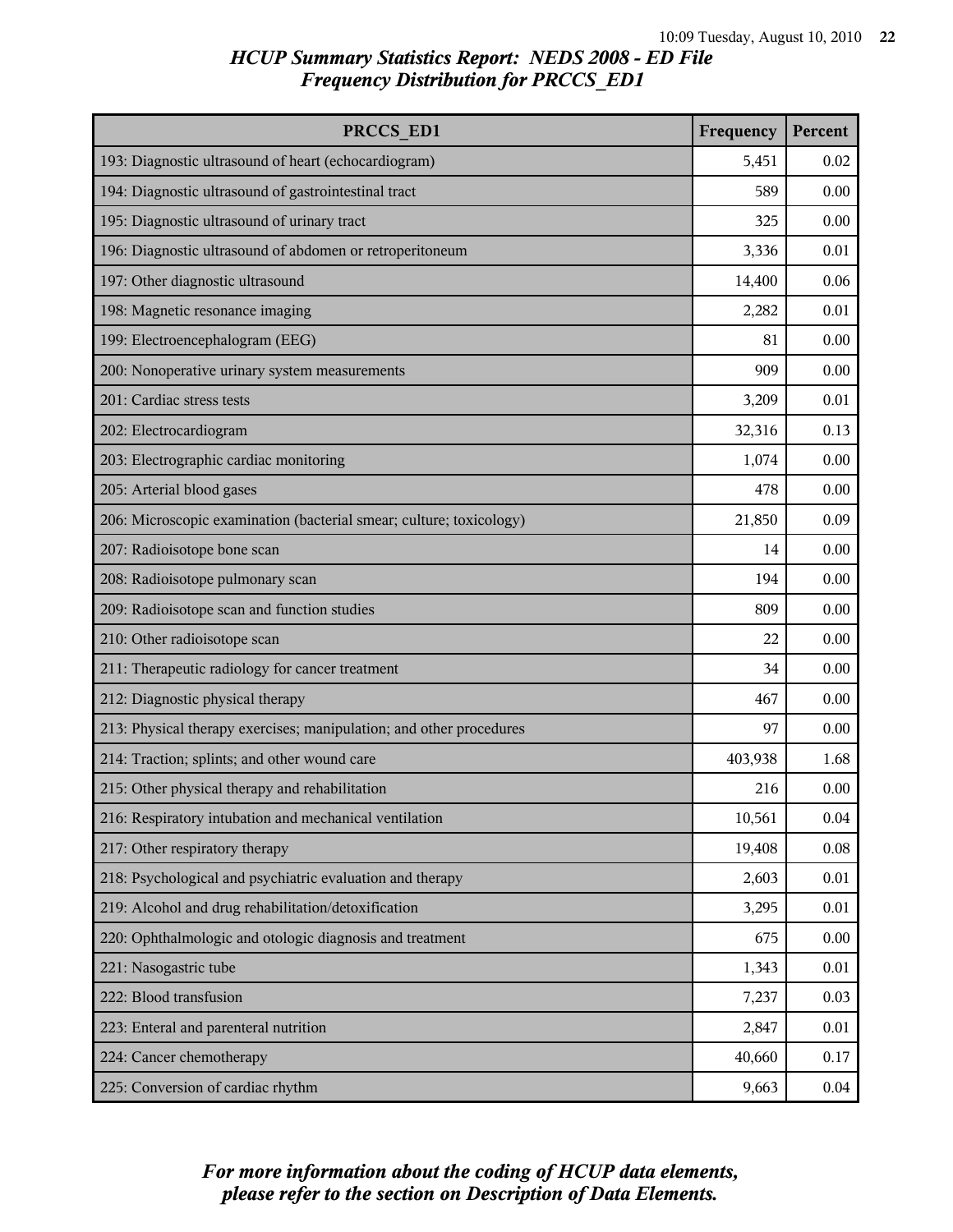| PRCCS ED1                                                              | Frequency | Percent |
|------------------------------------------------------------------------|-----------|---------|
| 226: Other diagnostic radiology and related techniques                 | 236,205   | 0.98    |
| 227: Other diagnostic procedures (interview; evaluation; consultation) | 1,002,550 | 4.17    |
| 228: Prophylactic vaccinations and inoculations                        | 42,176    | 0.18    |
| 229: Nonoperative removal of foreign body                              | 33,927    | 0.14    |
| 230: Extracorporeal shock wave other than urinary                      | $\leq$ 10 | * **    |
| 231: Other therapeutic procedures                                      | 778,154   | 3.24    |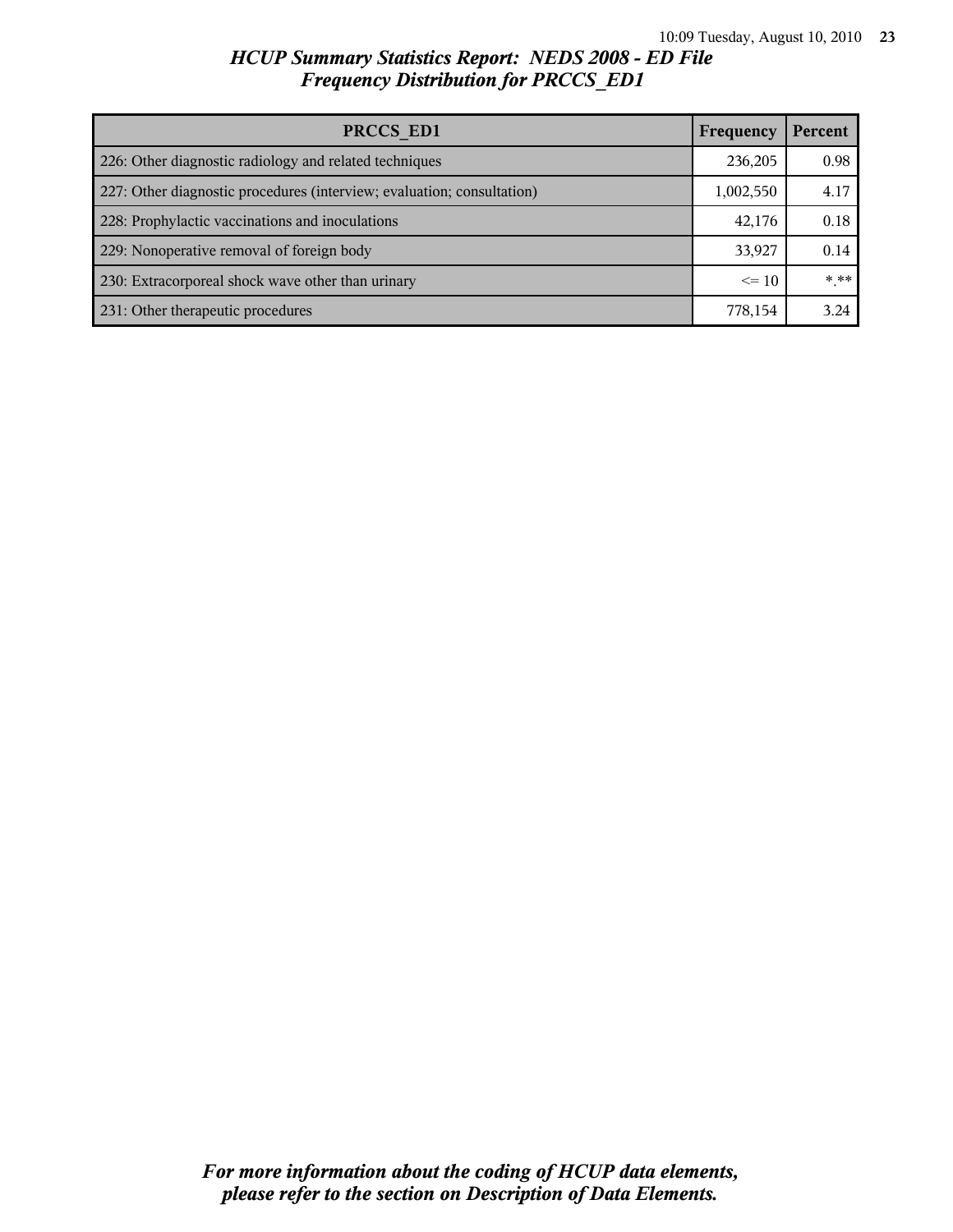| HCUP Summary Statistics Report: NEDS 2008 - ED File |  |
|-----------------------------------------------------|--|
| <b>Frequency Distribution for PR ED1</b>            |  |

| PR ED1                 | Frequency  | Percent |
|------------------------|------------|---------|
| <b>Blank</b>           | 19,733,890 | 82.18   |
| Valid PR               | 4,252,243  | 17.71   |
| Inconsistent PR (incn) | 533        | 0.00    |
| Invalid PR (invl)      | 26,763     | 0.11    |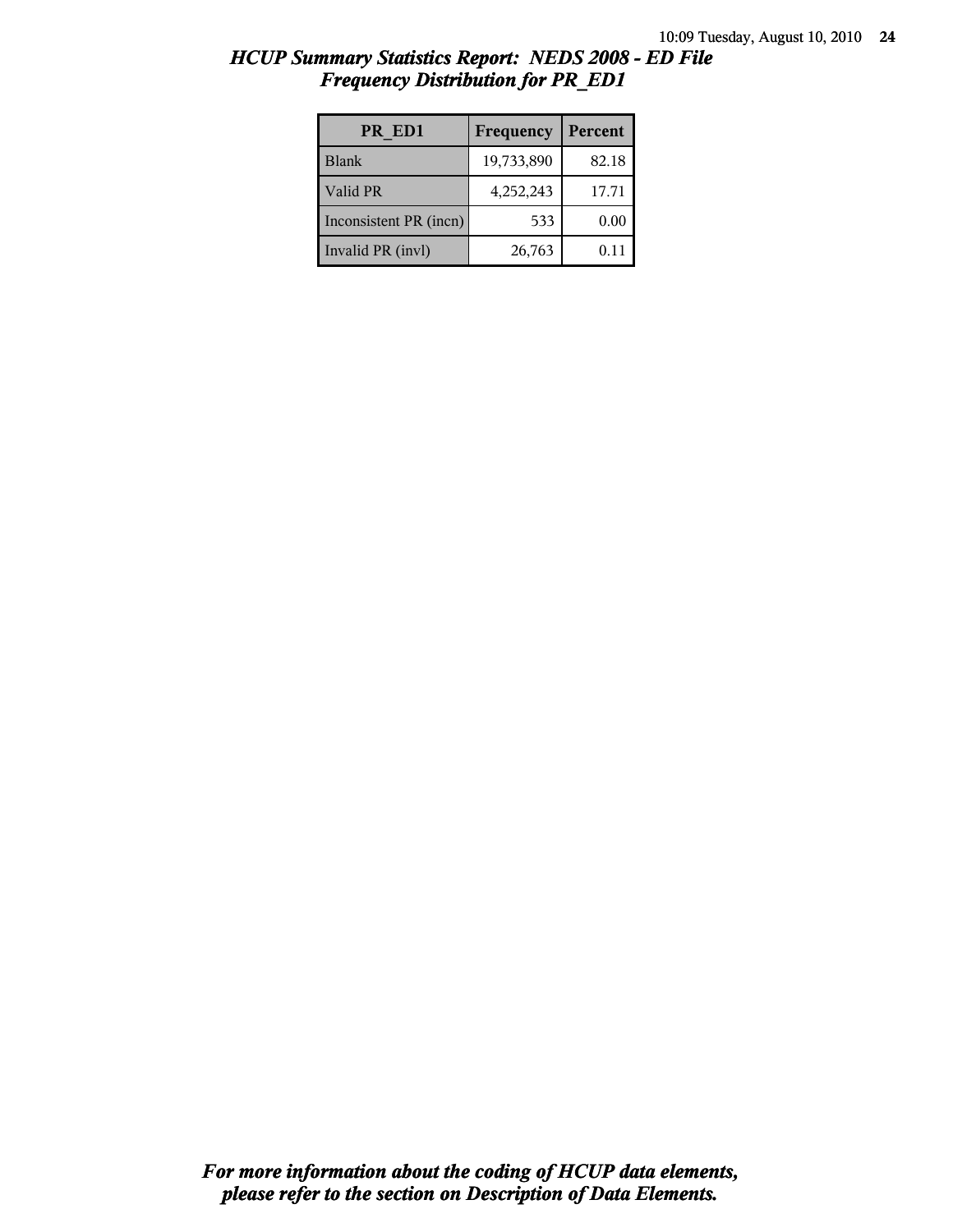#### *HCUP Summary Statistics Report: NEDS 2008 - ED File Univariates of Selected Continuous Data Elements*

| <b>Moments</b>         |            |                         |            |
|------------------------|------------|-------------------------|------------|
| N                      | 24013429   | <b>Sum Weights</b>      | 24013429   |
| Mean                   | 4.39500593 | <b>Sum Observations</b> | 105539163  |
| <b>Std Deviation</b>   | 1.30039058 | Variance                | 1.69101565 |
| <b>Skewness</b>        | 7.4734389  | <b>Kurtosis</b>         | 126.249456 |
| <b>Uncorrected SS</b>  | 504452330  | <b>Corrected SS</b>     | 40607082.6 |
| <b>Coeff Variation</b> | 29.587914  | <b>Std Error Mean</b>   | 0.00026537 |

#### *Variable: DISCWT (Weight to ED Visits in AHA universe)*

| <b>Basic Statistical Measures</b> |          |                            |          |
|-----------------------------------|----------|----------------------------|----------|
| Location                          |          | <b>Variability</b>         |          |
| <b>Mean</b>                       | 4.395006 | <b>Std Deviation</b>       | 1.30039  |
| <b>Median</b>                     | 4.359627 | <b>Variance</b>            | 1.69102  |
| Mode                              | 4.393994 | Range                      | 29.26280 |
|                                   |          | <b>Interquartile Range</b> | 0.86263  |

| Tests for Location: Mu0=0 |                  |          |                |         |
|---------------------------|------------------|----------|----------------|---------|
| <b>Test</b>               | <b>Statistic</b> |          | p Value        |         |
| Student's t               |                  | 16562    | Pr >  t        | < 0.001 |
| <b>Sign</b>               | M                | 12006715 | $Pr \ge =  M $ | < 0.001 |
| Signed Rank               |                  | 1.442E14 | $Pr \geq  S $  | < 0001  |

| <b>Quantiles (Definition 5)</b> |                 |  |
|---------------------------------|-----------------|--|
| Quantile                        | <b>Estimate</b> |  |
| 100% Max                        | 30.29395        |  |
| 99%                             | 8.88062         |  |
| 95%                             | 5.71883         |  |
| 90%                             | 5.39504         |  |
| 75% Q3                          | 4.76659         |  |
| 50% Median                      | 4.35963         |  |
| 25% Q1                          | 3.90396         |  |